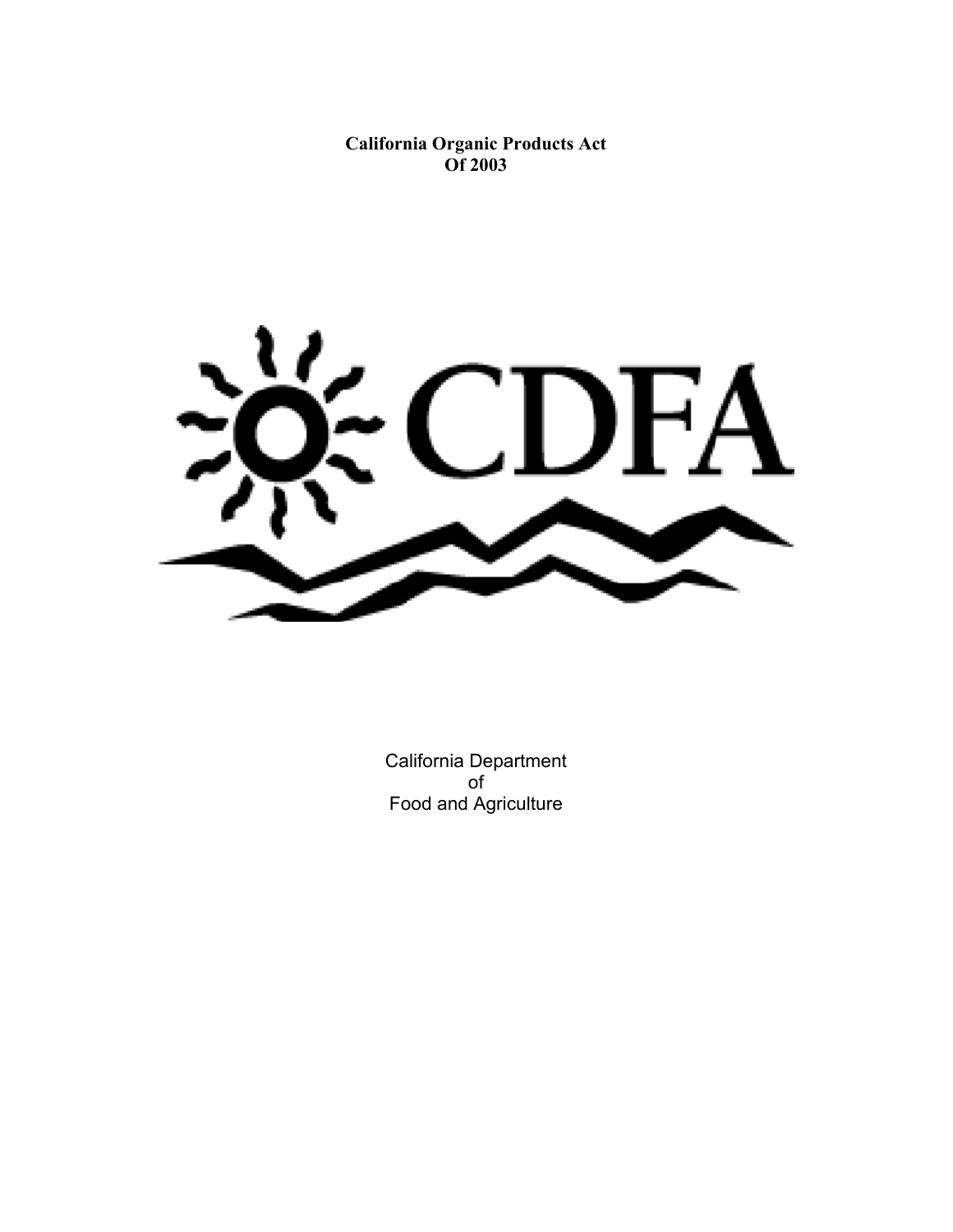46000. (a) This chapter shall be known, and may be cited as, the California Organic Products Act of 2003.

 (b) The secretary and county agricultural commissioners under the supervision and direction of the secretary shall enforce regulations adopted by the National Organic Program (NOP) (Section 6517 of the federal Organic Foods Production Act of 1990 (7 U.S.C. Sec. 6501 et seq.)), and Article 7 (commencing with Section 110810) of Chapter 5 of Part 5 of Division 104 of the Health and Safety Code and this act applicable to any person selling products as organic.

 46001. This act shall be interpreted in conjunction with Article 7 (commencing with Section 110810) of Chapter 5 of Part 5 of Division 104 of the Health and Safety Code and regulations adopted by the National Organic Program (Section 6517 of the federal Organic Foods Production Act of 1990 (7 U.S.C. Sec. 6501 et seq.).

 46002. (a) All organic food or product regulations and any amendments to those regulations adopted pursuant to the federal Organic Foods Production Act of 1990 (7 U.S.C. Sec. 6501 et seq.), that are in effect on the date this bill is enacted or that are adopted after that date, shall be the organic food and product regulations of this state.

 (b) The secretary may, by regulation, prescribe conditions under which organic foods or other products not addressed by the National Organic Program may be sold in this state.

 46003. (a) The secretary shall establish an advisory committee, which shall be known as the California Organic Products Advisory Committee, for the purpose of advising the secretary with respect to his or her responsibilities under this act and Article 7 (commencing with Section 110810) of Chapter 5 of Part 5 of Division 104 of the Health and Safety Code.

 (b) The advisory committee shall be comprised of 15 members. Each member may have an alternate. Six members and their alternates shall be producers, at least one of whom shall be a producer of meat, fowl, fish, dairy products, or eggs. Two members and their alternates shall be processors, one member shall be a wholesale distributor, two members shall be consumer representatives, one member shall be an environmental representative, two members shall be technical representatives with scientific credentials related to agricultural chemicals, toxicology, or food science, and one member shall be a retail representative. Alternates at large may be appointed to serve in the absence of any of the following categories: two alternates for producers, one alternate for processors, one alternate for consumer, and one alternate for technical representatives. Except for the consumer, environmental, and technical representatives, the members of the advisory committee and their alternates shall have derived a substantial portion of their business income, wages, or salary as a result of services they provide which directly result in the production, handling, processing, or retailing of products sold as organic for at least three years preceding their appointment to the advisory committee.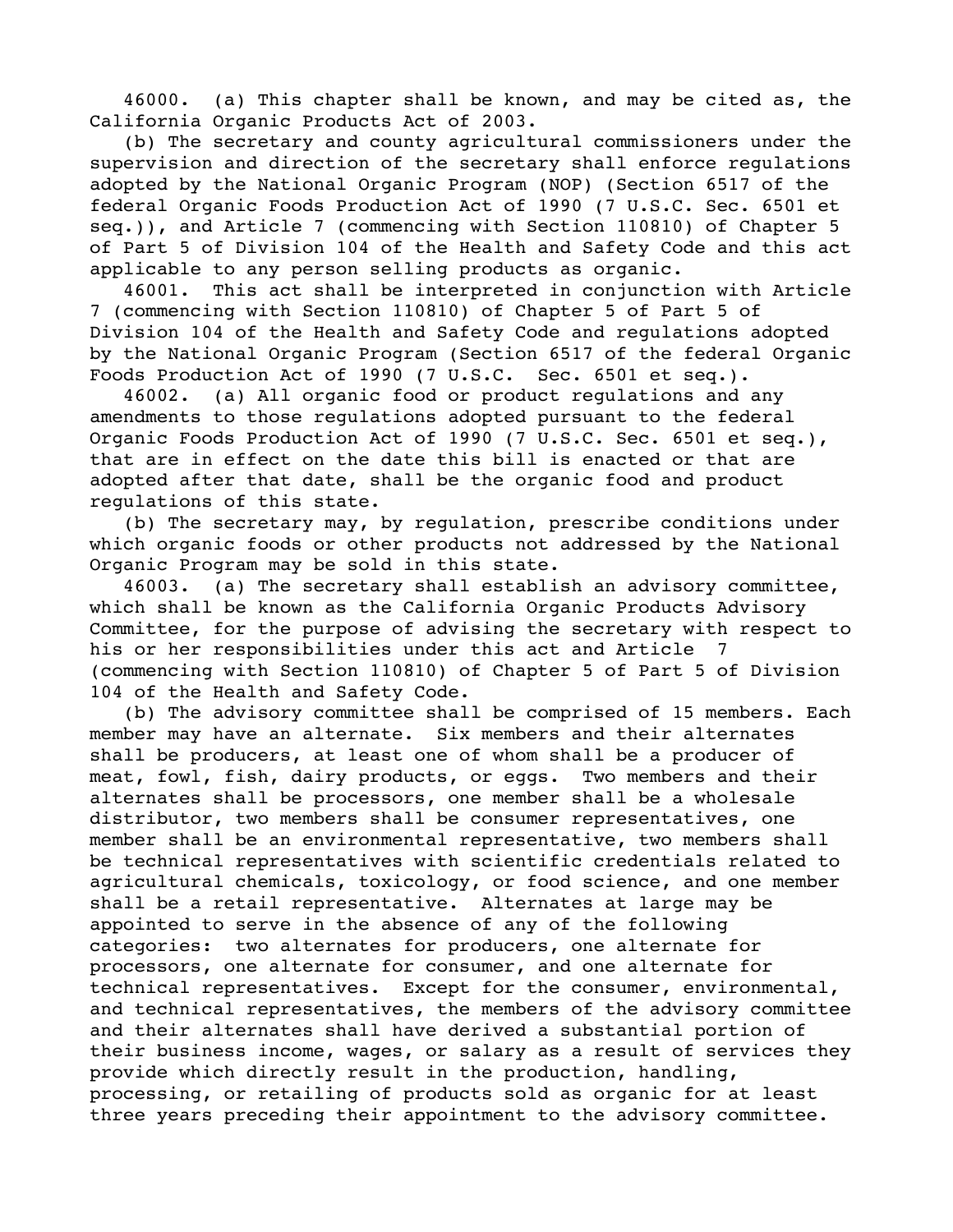The consumer and environmental representatives and their alternates shall not have a financial interest in the direct sales or marketing of the organic product industry and shall be members or employees of representatives of recognized nonprofit organizations whose principal purpose is the protection of consumer health or protection of the environment. The technical representatives and their alternates shall not have a financial interest in the production, handling, processing, or marketing of the organic products industry. The technical representatives may be involved in organic research or technical review providing they have no financial benefit from results of the research project or technical review.

 (c) An alternate member shall serve at an advisory committee meeting only in the absence of, and shall have the same powers and duties as, the category whom he or she is representing as alternate, except for duties and powers as an officer of the committee. The number of alternates present who are not serving in the capacity of a member shall not be considered in determining a quorum.

 (d) An alternate member may serve at an advisory committee subcommittee meeting only in the absence of, and shall have the same powers and duties as, the member whom he or she is designated as alternate, except for duties and powers as a subcommittee chairperson.

 (e) The members of the advisory committee and their alternates described in subdivision (b) shall be reimbursed for the reasonable expenses actually incurred in the performance of their duties, as determined by the advisory committee and approved by the secretary.

 (f) The secretary or his or her representative, State Director of Health Services, or his or her representative, and a county agricultural commissioner may serve as ex officio members of the advisory committee.

 46004.1. Unless defined pursuant to the National Organic Program (NOP), the following words and phrases, when used in this act, shall have the following meanings:

 (a) "Act" means this chapter. It also means the federal Organic Foods Production Act of 1990 (7 U.S.C. Sec. 6501 et seq.) and the regulations adopted pursuant to the federal Organic Foods Production Act of 1990 (7 U.S.C. Sec. 6501 et seq.).

 (b) "Categorical products" means categories of products of like commodity such as apples, salad products, etc. and does not require variety specific information.

 (c) "Enforcement authority" means the governmental unit with primary enforcement jurisdiction, as provided in Section 46008.

 (d) "Handle" means to sell, process, or package agricultural products.

 (e) "Handler" means any person engaged in the business of handling agricultural products, but does not include final retailers of agricultural products that do not process agricultural products.

 (f) "Handling operation" means any operation or portion of an operation, except final retailers of agricultural products that do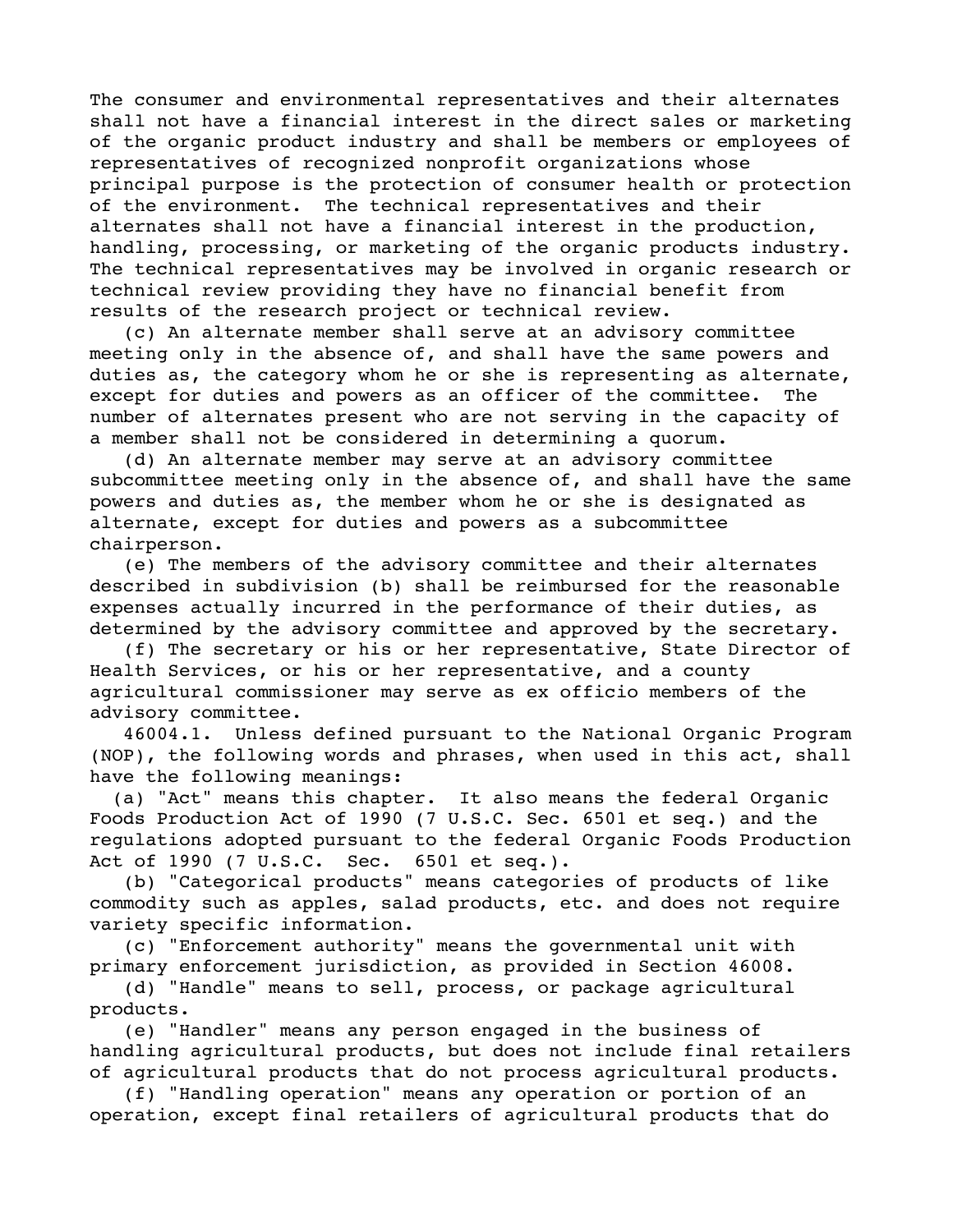not process agricultural products that (1) receives or otherwise acquires agricultural products, and (2) processes, packages, or stores agricultural products.

 (g) "NOP" means the National Organic Program established pursuant to the federal Organic Foods Production Act of 1990 (7 U.S.C. Sec. 6501 et seq.) and the regulations adopted for implementation.

 (h) "Person" means any individual, firm, partnership, trust, corporation, limited liability company, company, estate, public or private institution, association, organization, group, city, county, city and county, political subdivision of this state, other governmental agency within the state, and any representative, agent, or agency of any of the foregoing.

 (i) "Processing" means cooking, baking, heating, drying, mixing, grinding, churning, separating, extracting, cutting, fermenting, eviscerating, preserving, dehydrating, freezing, or otherwise manufacturing, and includes packaging, canning, jarring, or otherwise enclosing food in a container.

 (j) "Secretary" means the Secretary of the Department of Food and Agriculture.

(k) "USDA" means the United States Department of Agriculture.

 46005. This act shall apply notwithstanding any other provision of law that is inconsistent with this act. Nothing in this act is intended to repeal any other provision of law not inconsistent with this act.

 46007. (a) Any penalties collected by the secretary and any fees collected by a county agricultural commissioner pursuant to this chapter shall be deposited in the Department of Food and Agriculture Fund and, upon appropriation by the Legislature, shall be expended solely to fulfill the responsibilities of the secretary and county agricultural commissioner acting under the direction and supervision of the secretary, as specified in this act.

 (b) Any fees and penalties collected by a county agricultural commissioner pursuant to Section 46017 and any other penalties collected by a county agricultural commissioner pursuant to this chapter shall be paid directly to the county agricultural commissioner and expended to fulfill the responsibilities of the county agricultural commissioner, as specified in this chapter.

 (c) The secretary shall establish a specific minimum amount to be reimbursed to each county agricultural commissioner per registrant in that county. This reimbursement shall not limit the amount of the reimbursement otherwise made to county commissioners for their enforcement activities.

 46008. (a) Article 14 (commencing with Section 43031) of Chapter 2 of the Food and Agricultural Code applies to any product that is represented as organically produced by any person who is not registered as required by this chapter or any product that is not in compliance with this chapter or the NOP.

 (b) The secretary, county agricultural commissioners, and the State Director of Health Services shall be considered enforcing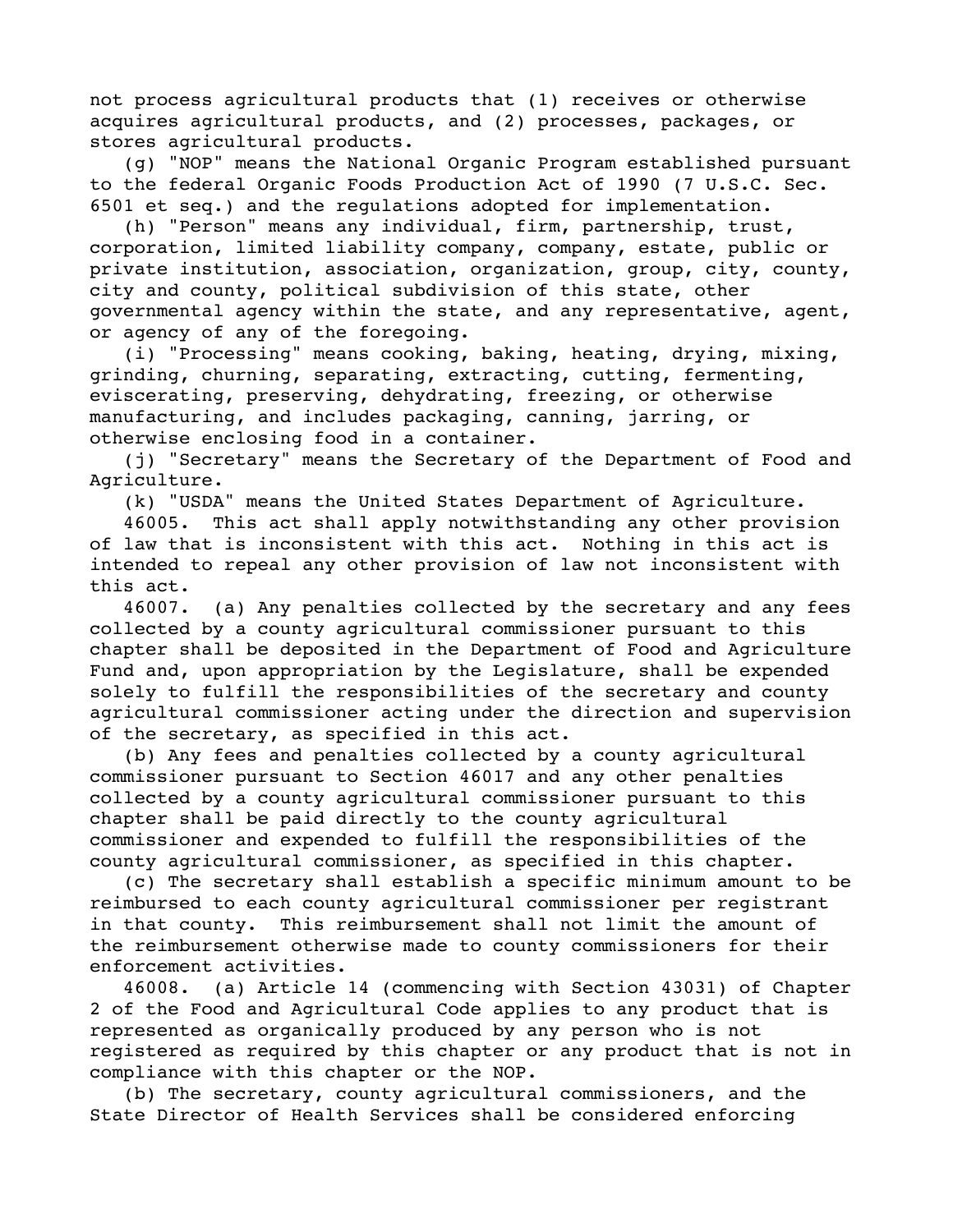officers for purposes of those provisions of law under their respective jurisdiction.

 46009. Any person subject to this act that does not pay the registration fee within 10 days of the date on which the fee is due and payable shall pay a penalty of 10 percent of the total amount determined to be due plus interest at the rate of 11/2 percent per month on the unpaid balance.

 46011. This act shall not apply to the term "natural" when used in the labeling or advertising of a product.

 46013.1. (a) Every person engaged in this state in the production or handling of raw agricultural products sold as organic, and retailers that are engaged in the production of products sold as organic, and retailers that are engaged in the processing, as defined by the NOP, of products sold as organic, shall register with the agricultural commissioner in the county of principal operation prior to the first sale of the product. All processors of organic agriculturally derived products that are not required to be registered as outlined in subdivision (b) must register with the secretary. Each registrant must annually renew the registration unless no longer engaged in the activities requiring the registration. Each registrant shall provide a complete copy of its registration to the county agricultural commissioner in any county in which the registrant operates.

 (b) Every person engaged in this state in the processing or handling of processed products pursuant to Section 110460 of the Health and Safety Code, and pet food pursuant to Section 18653, and cosmetics pursuant to Section 111795 of the Health and Safety Code, including processors of alcohol beverages, fish and seafood, shall register with the State Director of Health Services.

 (c) Registration pursuant to this section shall be on a form either provided by the secretary or approved by the secretary and shall be valid for a period of one calendar year from the date of validation by the secretary or county agricultural commissioner of the completed registration form.

 (d) The information provided on the registration form shall include all of the following:

 (1) The nature of the registrant's business, including the categorical products produced, handled, or processed that are sold as organic and the names and registration numbers of those persons for whom they sell product as applicable.

 (2) (A) For producers, a map showing the precise location and dimensions of the facility or farm where the products are produced. The map shall also describe the boundaries of the production area and all adjacent land uses, shall assign field numbers to distinct fields or management units, and shall describe the size of each field or management unit.

 (B) When the registrant has not had control of the property being registered for at least 36 months, documentation shall be provided from previous owners or managers that shows the 36-month land use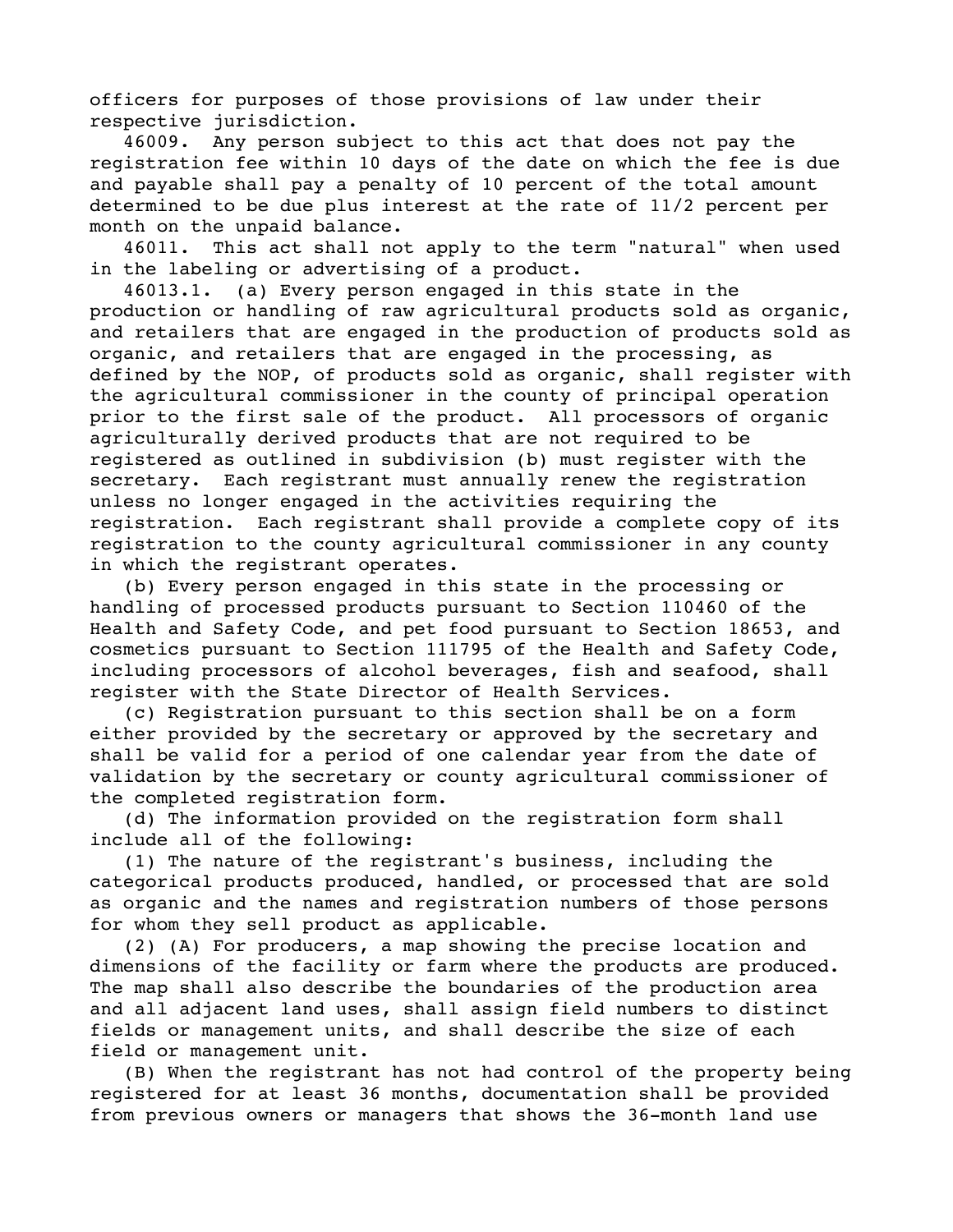history. When the registrant is not the owner, documentation shall be provided from the owner granting permission for the parcel to be registered as organic by the registrant.

 (3) Sufficient information, under penalty of perjury, to enable the secretary or county agricultural commissioner to verify the amount of the registration fee to be paid in accordance with this act.

 (4) The names of all certification organizations or governmental entities, if any, providing organic certification to them.

 (5) In the case of producers, for each field or management unit, a list of all substances applied to the crop, soil, growing medium, growing area, irrigation water or postharvest wash or rinse water, or seed, including the source of the substance, the brand name, if any, the rate of application, and the total amount applied in each calendar year, for at least the applicable time periods specified in this act.

 (e) The registration form shall include a separate "public information sheet" or its equivalent that shall include:

(1) The name and address of the registrant.

 (2) The nature of the registrant's business, including the categorical products produced, handled, or processed that are sold as organic.

 (3) The names of all certification organizations or governmental entities, if any, providing certification pursuant to the NOP and this act.

 (f) A registration form shall be accompanied by payment of a nonrefundable registration fee by producers, handlers, and processors, which shall be based on gross sales by the registrant of product sold as organic in the calendar year that precedes the date of registration or, if no sales were made in the preceding year, then based on the expected sales during the 12-calendar months following the date of registration. Unless specified elsewhere the fee is based according to the following schedule:

| Gross Sales      |                          |            | Registration Fee |
|------------------|--------------------------|------------|------------------|
| \$<br>0          |                          | 4,999      | 25<br>\$         |
| \$<br>5,000      |                          | 10,000     | 50               |
| \$<br>10,001     | $\overline{\phantom{a}}$ | 25,000     | 75<br>\$         |
| \$<br>25,001     | $\overline{\phantom{m}}$ | 50,000     | 100<br>\$        |
| \$<br>50,001     |                          | 100,000    | \$<br>175        |
| \$<br>100,001    |                          | 250,000    | \$<br>300        |
| \$<br>250,001    | $\overline{\phantom{m}}$ | 500,000    | \$<br>450        |
| \$<br>500,001    |                          | 1,000,000  | \$<br>750        |
| \$<br>1,000,001  | $ \sim$                  | 2,500,000  | \$1,000          |
| \$<br>2,500,001  | $-$                      | 5,000,000  | \$1,500          |
| \$<br>5,000,001  | $-$                      | 15,000,000 | \$2,000          |
| \$<br>15,000,001 | $\sim$                   | 25,000,000 | \$2,500          |
| \$<br>25,000,001 |                          | and above  | \$3,000          |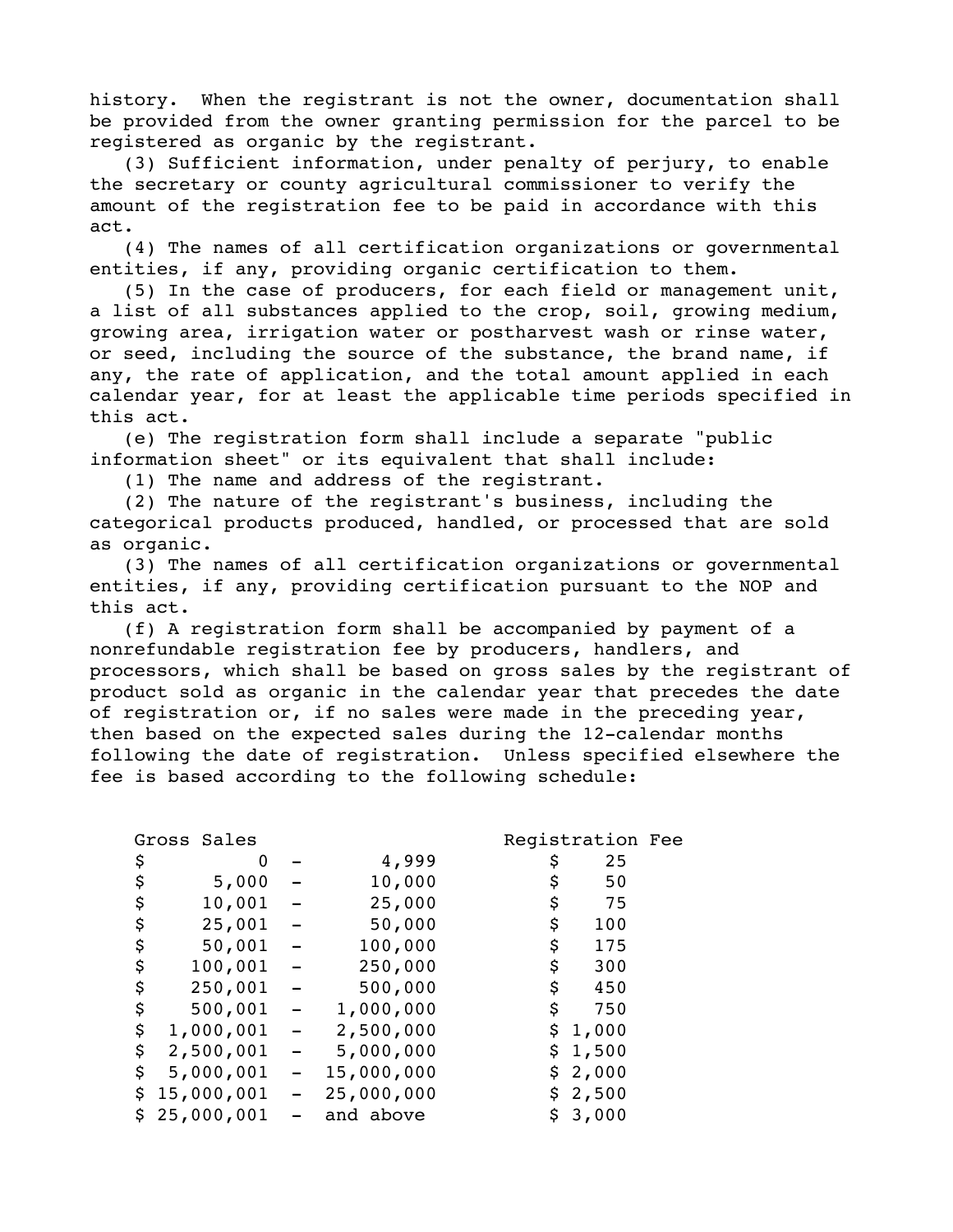(1) Any person required to register pursuant to this section whose registration fee would be less than seventy-five dollars (\$75) shall pay an initial registration fee of seventy-five dollars (\$75). Thereafter, the annual fee shall be as specified above.

 (2) Any person selling a multi-ingredient product in which less than 70 percent of the ingredients are organic shall pay a fee of one hundred dollars (\$100) or one-half of the amount that would be due based on the above chart, whichever is more.

 (3) Producers that sell processed product shall pay fees based on the value of raw product prior to being processed and the value of any product sold as unprocessed.

 (4) Any person that packs, repacks, labels, sorts, or otherwise handles any organic product that is outside the jurisdiction of the State Director of Health Services and that does not take title or manage the sale of the product, but provides only handling services for organic product, shall register and pay one hundred dollars (\$100) per year.

 (5) Commission merchants or brokers that do not take possession or title of the product but arrange for the sale of the product shall register and pay one hundred dollars (\$100) per year.

 (6) A retail store engaged in the handling or processing of organic products shall register and pay a fee of one hundred dollars (\$100) for each store location that processes organic products onsite.

 (7) Any person that provides temporary storage or transportation for organic product and does not handle the raw unpackaged product does not have to register.

 (8) Any person that hires any other person for custom packing or labeling shall register and pay a fee based on the total sales of product custom produced for them as outlined in the chart above. In addition to the required registration information above the person must disclose on the registration form the names of all companies that pack and process for them.

 (9) Any person required to register pursuant to this section that fits the description of more than one of the persons described above shall pay the greater of the multiple amounts.

 46013.2. (a) To the extent feasible, the secretary shall coordinate the registration and fee collection procedures of this section with similar licensing or registration procedures applicable to registrants.

 (b) The secretary or county agricultural commissioner shall deny a registration submission that is incomplete or not in compliance with this act.

 (c) A registrant shall, within a reasonable time, notify the secretary of any change in the information reported on the registration form and shall pay any additional fee owed if that change results in a higher fee owed than that previously paid.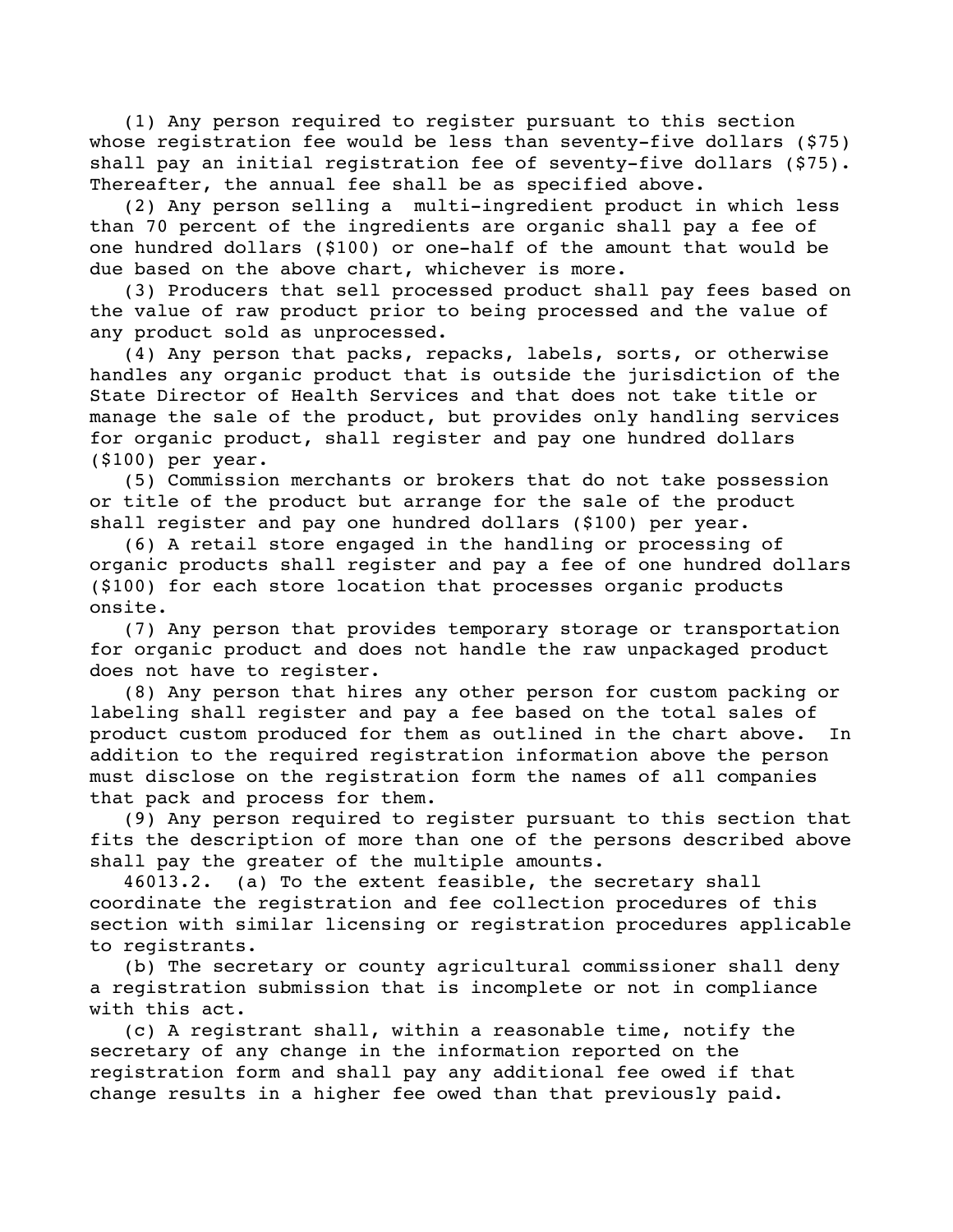(d) At the request of any person, the "public information sheet" described in subdivision (e) of Section 46013.1 for any registrant shall be made available for inspection and copying at the main office of the department and each county agricultural commissioner. Copies of the "public information sheet" shall also be made available by mail, upon written request. The secretary or county agricultural commissioner may charge a reasonable fee for the cost of reproducing a "public information sheet." Except as provided in this

subdivision, a registration form is exempt from Chapter 3.5 (commencing with Section 6250) of Division 7 of Title 1 of the Government Code.

 (e) The secretary, in consultation with the California Organic Products Advisory Committee, may suspend the registration program set forth in this section if the secretary determines that income derived from registration fees is insufficient to support a registration enforcement program.

 (f) A registration is considered legal and valid until revoked, suspended, or until the expiration of the registration.

 (g) The registration revocation process shall be in conjunction with other provisions of this act. The secretary or county agricultural commissioner's office may initiate the revocation process for failure to comply with the NOP or this act. Any person against whom the action is being taken shall have the opportunity to appeal the action and be afforded the opportunity to be heard in an administrative appeal. This appeal shall be administered by either the state or county agricultural commissioner's office.

 (h) When the registration fee is not paid within 60 days from the expiration date, the account shall be considered closed and the registration voided. A notification shall be sent to the registrant and the certifier, if applicable, notifying them the registrant is no longer able to market products as organic until the account is paid in full.

 (i) Any producer, handler, processor, or certification agency subject to this chapter that does not pay the fee within 10 days of the date on which the fee is due and payable shall pay a penalty of 10 percent of the total amount determined to be due plus interest at the rate of 11/2 percent per month on the unpaid balance.

 46014.1. (a) Any certification organization that certifies product in this state sold as organic shall register with the secretary and shall thereafter annually renew the registration, unless the organization is no longer engaged in the activities requiring the registration. Registration shall be on a form provided by the secretary, shall include a copy of accreditation by the USDA or proof of application if applicable.

 (b) Each certification organization shall pay to the secretary an annual registration fee of twenty-five dollars (\$25) for each client they have certified in this state up to a maximum of two hundred fifty dollars (\$250). Any registration submitted by a certification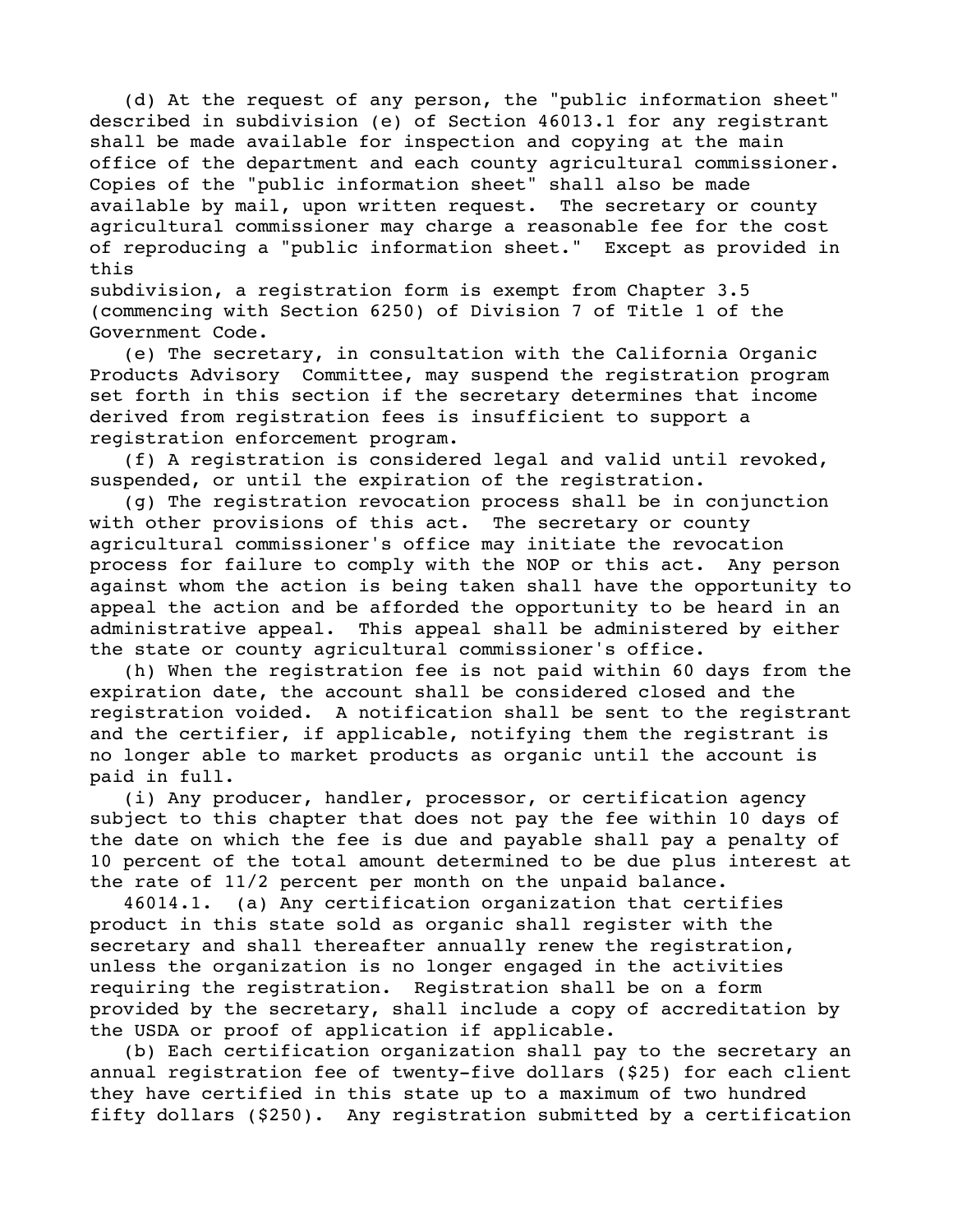organization, shall be made available to the public for inspection and copying. The secretary may audit the organization's certification procedures and records at any time, but any records of the certification organization not otherwise required to be disclosed shall be kept confidential by the secretary.

 (c) The secretary and the county agricultural commissioners under the supervision of the secretary shall, if requested by a sufficient number of persons to cover the costs of the program in a county as determined by the secretary, establish a certification program. This program shall meet all of the requirements of this act. In addition, this program shall meet all of the requirements of the federal certification program, including federal accreditation. The secretary shall establish a fee schedule for participants in this program that covers all of the department's reasonable costs of the program. A county agricultural commissioner that conducts a voluntary certification program pursuant to this section shall establish a fee schedule for participants in this program that covers all of the county's reasonable costs of the program. The secretary may not expend funds obtained from registration fees collected under this chapter for the purposes of adopting or administering this program. The certification fee authorized by this subdivision is due and payable on January 1 or may be prorated before the 10th day of the month following the month in which the decision to grant the certification is issued. Any person who does not pay the amount that is due within the required period shall pay the enforcement authority providing the certificate a penalty of 10 percent of the total amount determined to be due, plus interest at the rate of 11/2 percent interest per month on the unpaid balance.

 46014.2. (a) All products sold as organic in California shall be certified by a federally accredited certifying agent, if they are required to be certified under the federal act.

 (b) Product shall be sold as organic only in accordance with this act.

 (c) A certification organization shall be accredited by the USDA as provided in the NOP.

 46014.4. A registered certification organization shall submit to the secretary every January and June a list of all persons whose production or processing of product in California is certified. The list shall be publicly available within 30 days after the end of each filing period. A certifier that keeps a current list on a Web site available to the public may be deemed to meet this requirement.

 46014.6. Only products that have been produced and handled in accordance with this act may be certified by a registered certification organization.

 46015. Materials acceptable in this state are those outlined in Sections 205.600 to 205.607, inclusive, of Title 7 of the Code of Federal Regulations.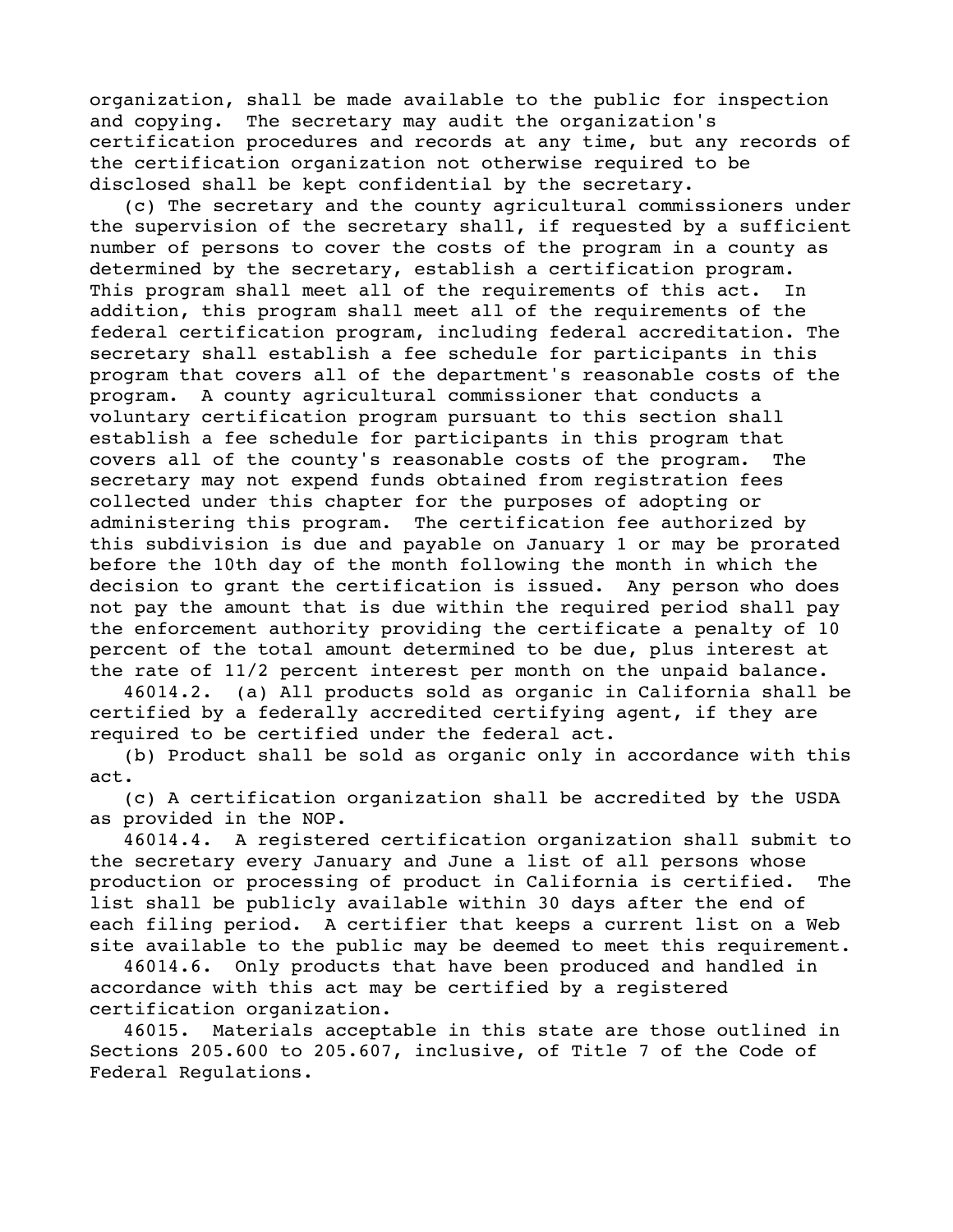46016.1. (a) Any person may file a complaint with the secretary concerning suspected noncompliance with this act, as provided in Section 46000 or regulations adopted by the NOP.

 (b) The secretary shall, to the extent funds are available, establish procedures for handling complaints, including provision of a written complaint form, and procedures for commencing an investigation within three working days after receiving a complaint regarding fresh food, and within seven working days for other products, and completing an investigation and reporting findings and enforcement action taken, if any, to the complainant within 60 days thereafter.

 (c) The secretary may establish minimum information requirements to determine the verifiability of a complaint, and may provide for rejection of a complaint that does not meet the requirements. The secretary shall provide written notice of the reasons for rejection to the person filing the complaint.

 (d) The secretary shall carry out the functions and objectives of this act to the extent funds are available for those purposes.

 (e) The complaint process in this state must also meet all the complaint process outlined in regulations adopted by the NOP.

 46016.2. (a) Any county agricultural commissioner may, at any time, initiate a notice and hearing process to determine whether a violation of these provisions has occurred. The hearing process to determine if a violation has occurred may include a review of the actions or records of:

(1) The organic registrant.

 (2) A family member, employee, or any other person authorized to act on behalf of the registrant.

 (3) Any other person whose actions may have resulted in the violation.

 (b) The notice of hearing shall be on a form approved by the secretary and may contain:

(1) The reasons why the hearing is being held.

 (2) A warning that failure to participate may result in other adverse actions or may be considered to be admission to a possible violation.

(3) A hearing date, time, and location of the hearing.

 (4) The secretary or county agricultural commissioner may, upon determination that a violation has been made in accordance with subdivision (a) above, take any corrective action as specified in this act.

 46016.3. Any person may appeal to the secretary for a hearing if aggrieved by any one of the following actions or decisions:

(a) Denial of any registration.

(b) Revocation of any registration.

 46016.4. The appeal shall be submitted to the secretary in writing within 30 days of the date the action, or the letter proposing the action. The secretary's proceeding shall, insofar as practicable, comply with the provisions of the Administrative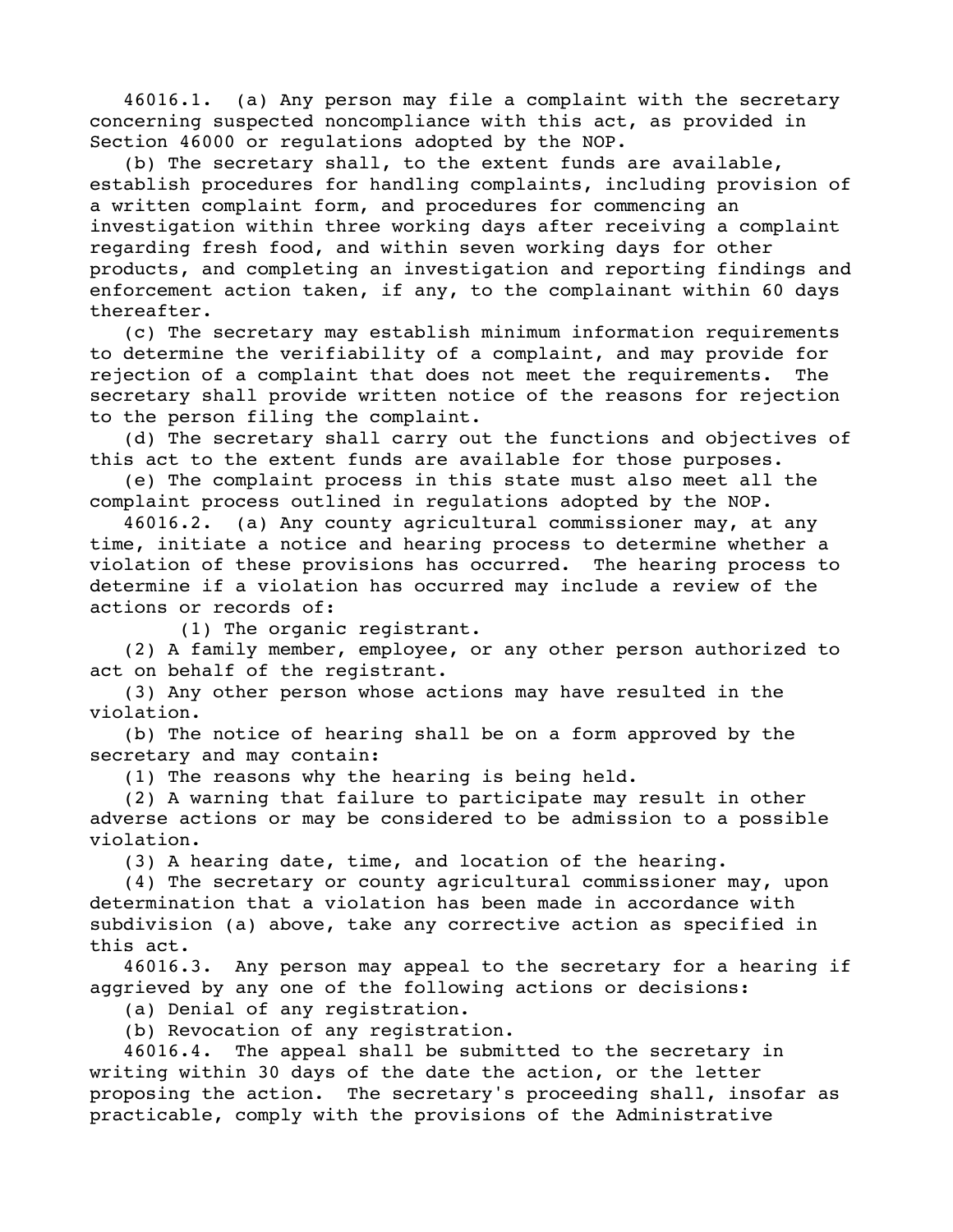Procedure Act, Chapter 5 (commencing with Section 11500) of Part 1 of Division 3 of Title 2 of the Government Code, except that a department hearing officer may be used.

 46016.5. As provided for in regulations adopted by the NOP, the action proposed by a NOP accredited certifier against a client may be appealed to the secretary for mediation.

 46017. (a) In lieu of prosecution, the secretary or a county agricultural commissioner may levy a civil penalty against any person under the enforcement jurisdiction of the secretary as provided in Section 46000 who violates this act, or any regulation adopted pursuant thereto or pursuant to this chapter, or regulations adopted by the NOP, in an amount not more than five thousand dollars (\$5,000) for each violation. The amount of the penalty assessed for each violation shall be based upon the nature of the violation, the seriousness of the effect of the violation upon effectuation of the purposes and provisions of this chapter and the impact of the penalty on the violator, including the deterrent effect on future violations.

 (b) Notwithstanding the penalties prescribed in subdivision (a), if the secretary or county agricultural commissioner finds that a violation was not intentional, the secretary or county agricultural commissioner may levy a civil penalty of not more than two thousand five hundred dollars (\$2,500) for each violation.

 (c) For a first offense, in lieu of a civil penalty as prescribed in subdivision (a) or (b), the secretary or county agricultural commissioner may issue a notice of violation if he or she finds that the violation is minor.

 (d) A person against whom a civil penalty is proposed shall be afforded an opportunity for a hearing before the secretary or county agricultural commissioner, upon request made in writing within 30 days after the issuance of the notice of penalty. At the hearing, the person shall be given the right to review the secretary's or commissioner's evidence of the violation and the right to present evidence on his or her own behalf. If no hearing is requested, the civil penalty shall constitute a final and nonreviewable order.

 (e) If a hearing is held, review of the final decision of the secretary or county agricultural commissioner may be requested in writing by any person, pursuant to Section 1094.5 of the Code of Civil Procedure within 30 days of the date of the final order of the secretary or county agricultural commissioner.

 (f) A civil penalty levied by the secretary pursuant to this section may be recovered in a civil action brought in the name of the state. A civil penalty levied by a county agricultural commissioner pursuant to this section may be recovered in a civil action brought in the name of the county.

 (g) The secretary shall maintain in a central location, and make publicly available for inspection and copying upon request, a list of all civil penalties levied by the secretary and by each county agricultural commissioner within the past five years, including the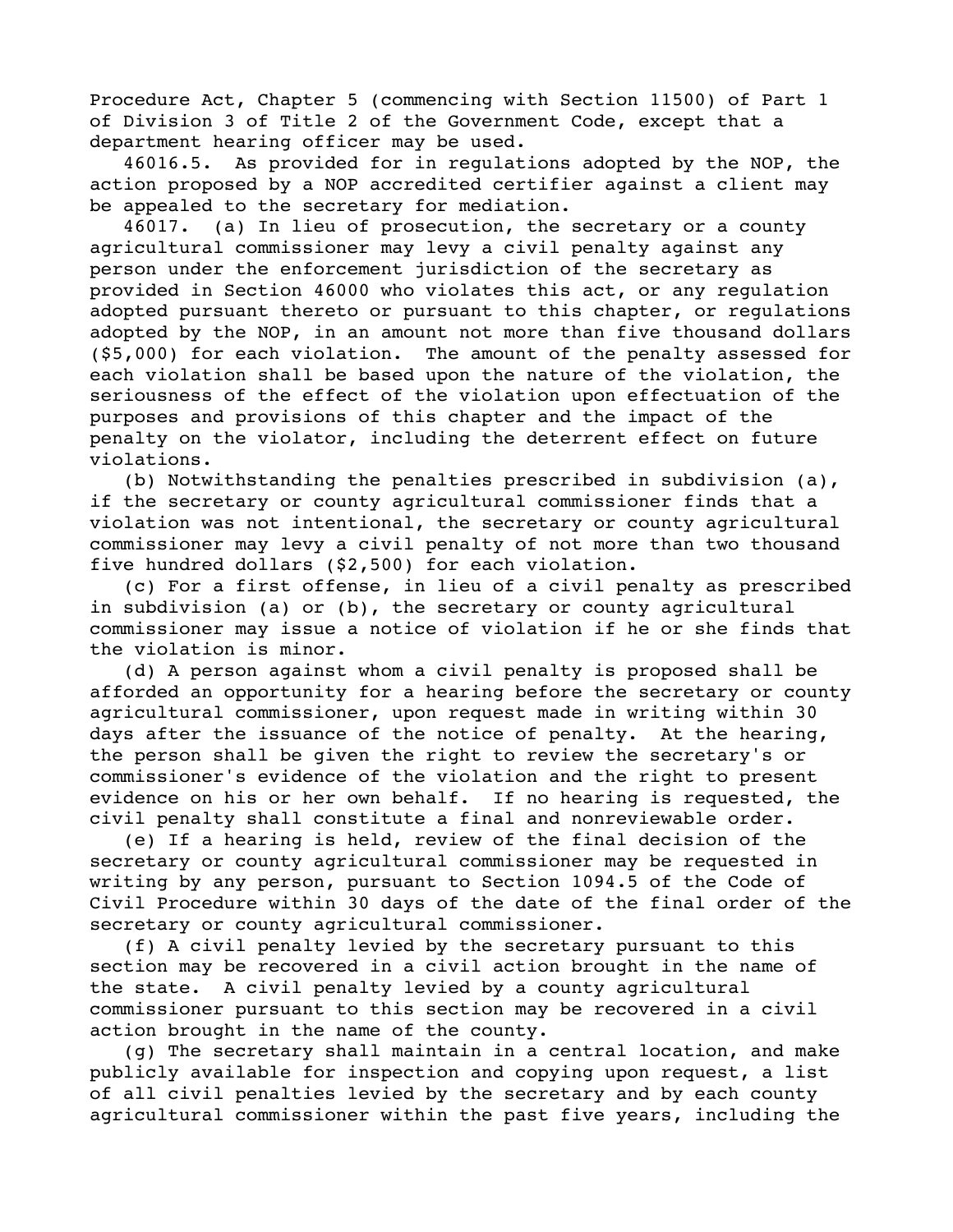amount of each penalty, the person against whom the penalty was levied, and the nature of the violation. Copies of this list shall also be available by mail, upon written request and payment of a reasonable fee, as set by the secretary.

 46018.1. The secretary and the county agricultural commissioners may conduct a program of spot inspections to determine compliance with this act.

 46018.2. At the request of a county agricultural commissioner, the district attorney for that county may bring an action to enforce this act and the NOP within the enforcement jurisdiction of that commissioner.

 46020. (a) It is unlawful for any person to sell, offer for sale, advertise, or label any product in violation of this act.

 (b) Notwithstanding subdivision (a), a person engaged in business as a handler, distributor, or retailer of food who in good faith sells, offers for sale, labels, or advertises any product in reliance on the representations of a producer, processor, or other distributor that the product may be sold as organic, shall not be found to violate this act unless the distributor either:

 (1) Knew or should have known that the product could not be sold as organic.

(2) Was engaged in producing or processing the product.

 (3) Prescribed or specified the manner in which the product was produced or processed.

 46021. (a) It is unlawful for any person to certify any product in violation of this act.

 (b) It is unlawful for any person to certify a product or company as organic unless duly registered as a certification organization pursuant to this act.

 (c) It is unlawful for any person to willfully make a false statement or representation, or knowingly fail to disclose a fact required to be disclosed, in registration for a certification organization pursuant to this act.

 46022. (a) It is unlawful for any person to produce or handle any product sold as organic unless duly registered pursuant to Section 46013.1.

 (b) It is unlawful for any person to willfully make a false statement or representation, or knowingly fail to disclose a fact required to be disclosed, in registration pursuant to Section 46013.1.

 46023. It is unlawful for any person to forge, falsify, fail to retain, fail to obtain, or fail to disclose records pursuant to Section 46028.

 46024. (a) It is unlawful for any person to advertise, label, or otherwise represent that any fertilizer or pesticide chemical may be used in connection with the production, processing, or distribution of products sold as organic if that fertilizer or pesticide chemical contains a prohibited material.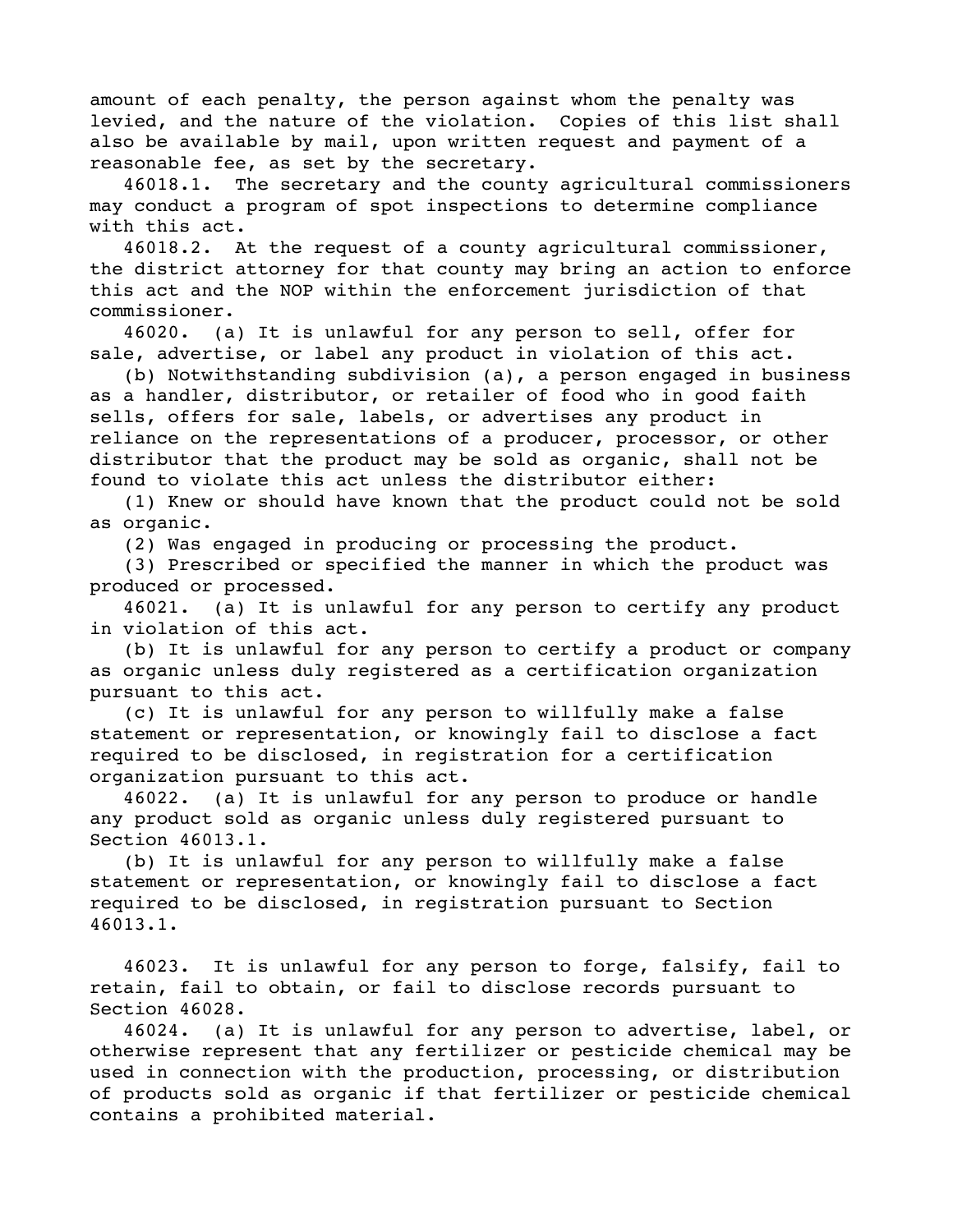(b) It is unlawful for any person to refuse to submit for inspection.

 (c) It is unlawful for any person to mislabel any organic product.

 (d) It is unlawful for any person to alter any organic registration form.

 (e) It is unlawful for any person to alter any certification document.

(f) It is unlawful for any person to falsify any document.

 (g) It is unlawful for any person to remove a hold off sale or disposal order from any lot of product.

 (h) It is unlawful to use the term "transitional organic" in this state.

 46027. (a) No food or product may be advertised or labeled as "organic when available" or similar terminology that leaves in doubt whether the food is being sold as organic.

 46028. (a) All persons who produce, handle, or retail products that are sold as organic shall keep accurate and specific records of the following as applicable:

 (1) The quantity harvested from each field or management unit, the size of the field or management unit, the field number, and the date of harvest.

 (2) Unless the livestock, fowl, or fish was raised or hatched by the producer, the name and address of all suppliers of livestock, fowl, or fish and the date of the transaction.

 (3) For each field or management unit, all substances applied to the crop, soil, growing medium, growing area, irrigation or post harvest wash or rinse water, or seed, the quantity of each substance applied, and the date of each application. All substances shall be identified by brand name, if any, and by source.

 (4) All substances administered and fed to the animal, including all feed, medication and drugs, and all substances applied in any area in which the animal, milk, or eggs are kept, including the quantity administered or applied, and the date of each application. All substances shall be identified by brand name, if any, and by source.

 (5) (A) Invoices, bills of lading or other documents that show transfer of title of certified organic products shall indicate the product is "organic" or "certified organic" and, if applicable, the California registration number of the person transferring the product.

 (B) Any person selling product that is exempt or excluded from certification under NOP rules, must follow the requirements of Section 205.101 of Title 7 of the Code of Federal Regulations.

 (6) All substances applied to the product or used in or around any area where product is kept including the quantity applied and the date of each application. All pesticide chemicals shall be identified by brand name, if any, and by source.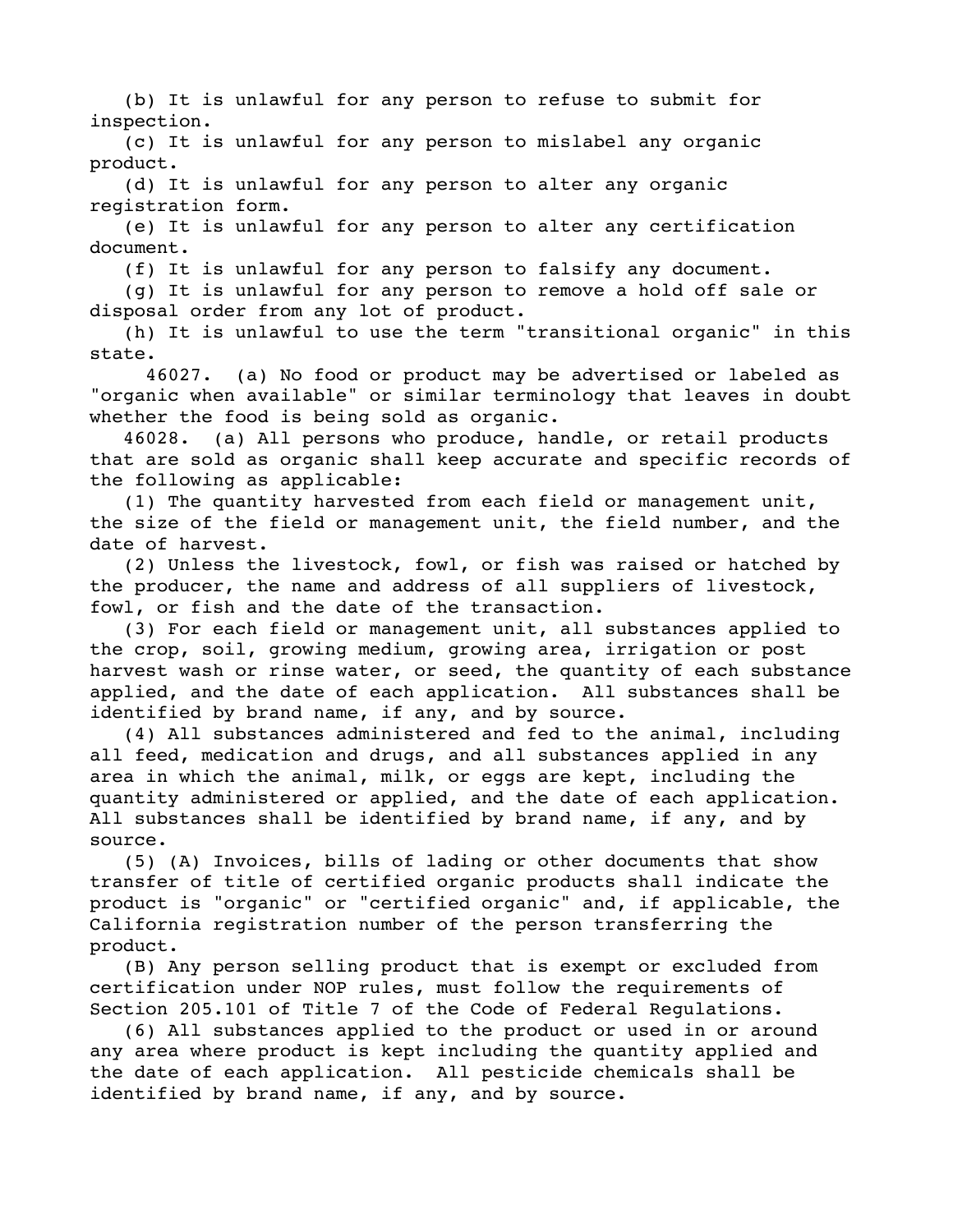(7) Except when sold to the consumer, the name and address of all persons, to whom or from whom the product is sold, purchased or otherwise transferred, the quantity of product sold or otherwise transferred, and the date of the transaction.

 46029. (a) Notwithstanding any other provision of law, any producer, handler, processor, or retailer of product sold as organic shall immediately make available for inspection by, and shall upon request, within 72 hours of the request, provide a copy to, the secretary, the Attorney General, any prosecuting attorney, any governmental agency responsible for enforcing laws related to the production or handling of products sold as organic, of any record required to be kept under this section for purposes of carrying out this act. Records acquired pursuant to this act shall not be public records as that term is defined in Section 6252 of the Government Code and shall not be subject to Chapter 3.5 (commencing with Section 6250) of Division 7 of Title 1 of the Government Code.

 (b) Upon written request of any person that establishes cause for the request, the secretary shall obtain and provide to the requesting party within 10 working days of the request a copy of any of the following records required to be kept under this act that pertain to a specific product sold or offered for sale, and that identify substances applied, administered, or added to that product, except that financial information about an operation or transaction, information regarding the quantity of a substance administered or applied, the date of each administration or application, information regarding the identity of suppliers or customers, and the quantity or price of supplies purchased or products sold shall be removed before disclosure and shall not be released to any person other than persons and agencies authorized to acquire records under subdivision (a):

(1) Records of a producer, as described in Section 46028.

 (2) Records of a handler, as described in Section 46028, records of previous handlers, if any, and producers as described in Section 46028 without identifying the previous handlers or producers, and, if applicable, records obtained as required in this act.

 (3) (A) Records of a retailer, as described in Section 46028, records of previous handlers, if any, and producers as described in Section 46028 without identifying the previous processors, handlers, or producers, and, if applicable, records obtained as required in subdivision (d). This subdivision shall be the exclusive means of public access to records required to be kept by producers, processors, handlers, and retailers under this act.

 (B) A person required to provide records pursuant to a request under this subdivision, may petition the secretary to deny the request based on a finding that the request is of a frivolous or harassing nature. The secretary may, upon the issuance of this finding, waive the information production requirements of this subdivision for the specific request for information that was the subject of the petition.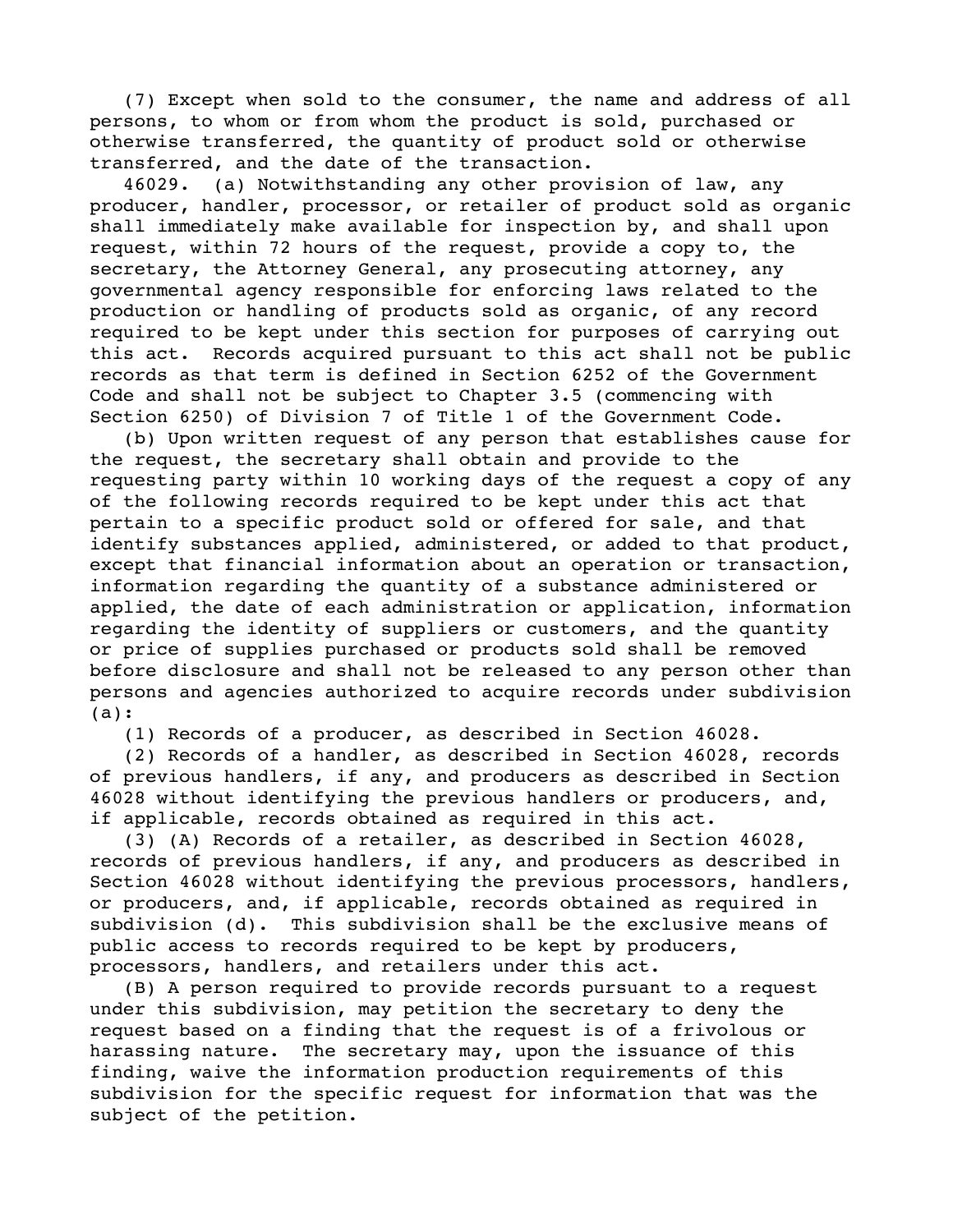(c) Information specified in subdivision (b) that is required to be released upon request shall not be considered a "trade secret" under Section 110165, Section 1060 of the Evidence Code, or the Uniform Trade Secrets Act (Title 5 (commencing with Section 3426) of Part 1 of Division 4 of the Civil Code).

 (d) The secretary may charge the person requesting records a reasonable fee to reimburse himself or herself or the source of the records for the cost of reproducing the records requested.

 (e) The secretary shall not be required to obtain records not in his or her possession in response to a subpoena. Prior to releasing records required to be kept pursuant to this act in response to a subpoena, the secretary shall delete any information regarding the identity of suppliers or customers and the quantity or price of supplies purchased or products sold.

## **Article 7. The California Organic Products Act of 2003 Department of Health Services**

 110810. This article shall be known, and may be cited as, the California Organic Products Act of 2003.

 110811. This article shall be interpreted in conjunction with Chapter 10 (commencing with Section 46000) of Division 17 of the Food and Agricultural Code and the regulations promulgated by the National Organic Program (NOP) (Section 6517 of the federal Organic Foods Production Act of 1990 (7 U.S.C. Sec. 6501 et seq.)).

 110812. The director shall enforce regulations promulgated by the National Organic Program (Section 6517 of the federal Organic Foods Production Act of 1990 (7 U.S.C. Sec. 6501 et seq.)), provisions of this article, and Chapter 10 (commencing with Section 46000) of Division 17 of the Food and Agricultural Code.

 110815. Unless otherwise defined pursuant to the National Organic Program, the following words and phrases, when used in this article, shall have the following meanings:

 (a) "Animal food" means any food intended to be fed to any household animal, including, but not limited to, cats, or dogs and other carnivores. It does not include "feed" intended for livestock as defined in Section 205.2 of Title 7 of the Code of Federal Regulations.

 (b) "Director" means the Director of the Department of Health Services.

 (c) "Enforcement authority" means the governmental unit with primary enforcement jurisdiction, as provided in Section 119030.

 (d) "Handle" means to sell, process, or package agricultural products.

 (e) "Handler" means any person engaged in the business of handling agricultural products, but does not include final retailers of agricultural products that do not process agricultural products.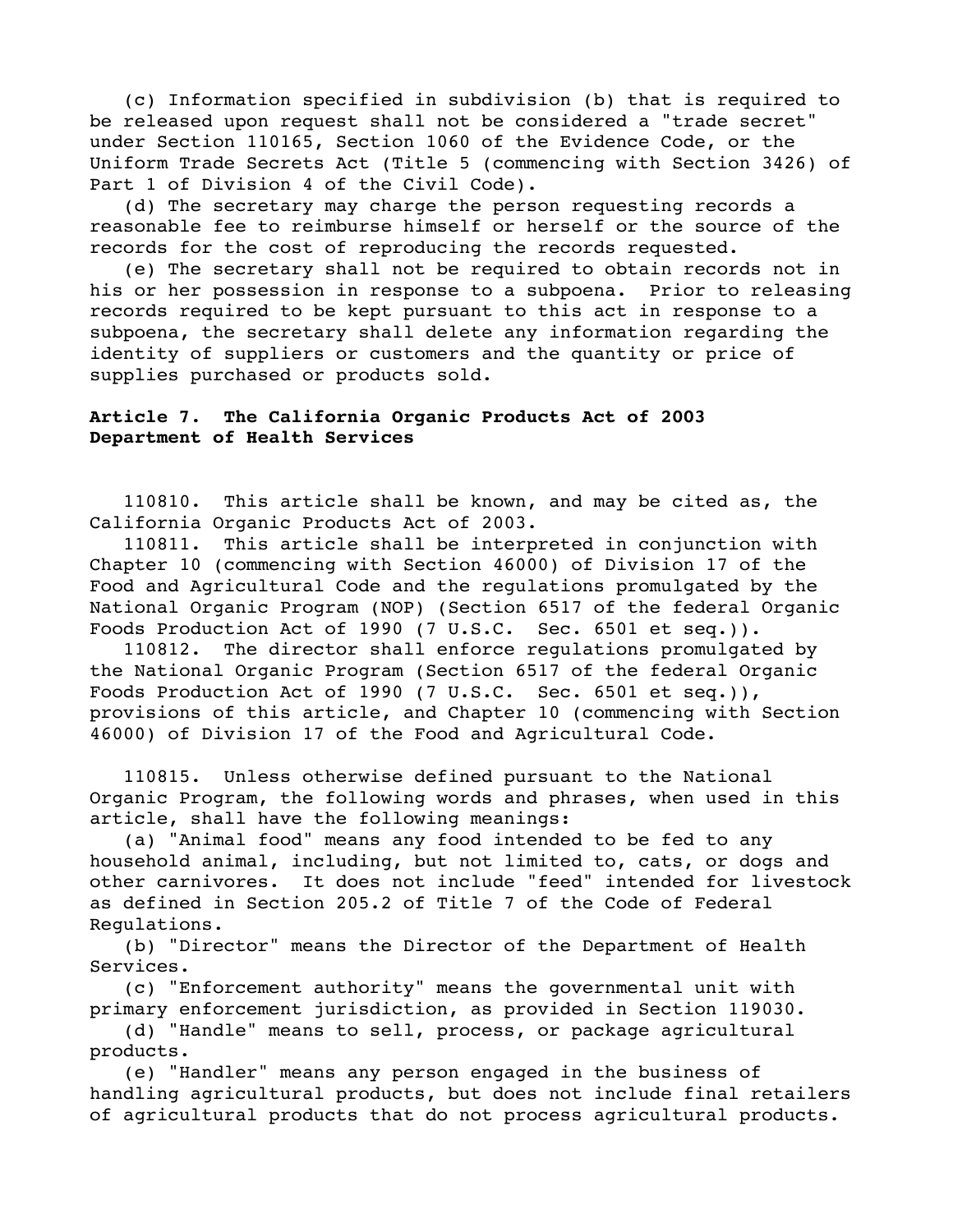(f) "Handling operation" means any operation or portion of an operation, except final retailers of agricultural products that do not process agricultural products, that (1) receives or otherwise acquires agricultural products and (2) processes, packages, or stores agricultural products.

 (g) "NOP" means the National Organic Program established pursuant to the Organic Foods Production Act of 1990 (7 U.S.C. Sec. 6501 et seq.) and the regulations adopted for implementation.

 (h) "Processing" means cooking, baking, heating, drying, mixing, grinding, churning, separating, extracting, cutting, fermenting, eviscerating, preserving, dehydrating, freezing, or otherwise manufacturing, and includes packaging, canning, jarring, or otherwise enclosing food in a container.

 (i) "Prohibited materials" means any materials prohibited under regulations adopted by (Section 6517 of the federal Organic Foods Production Act of 1990 (7 U.S.C. Sec. 6501 et seq.)). For products not covered by the National Organic Program, prohibited materials are anything not on the approved list.

 (j) "Secretary" means the Secretary of the California Department of Food and Agriculture.

 (k) "Sold as organic" means any use of the terms "organic," "organically grown," or grammatical variations of those terms, whether orally or in writing, in connection with any product grown, handled, processed, sold, or offered for sale in this state, including, but not limited to, any use of these terms in labeling or advertising of any product and any ingredient in a multi-ingredient product.

(l) "USDA" means the United States Department of Agriculture.

 110818. Water, including substances dissolved in water, shall not be a prohibited material, even if it contains incidental contamination from a prohibited material, if the prohibited material was not added by, or under the direction or control of, the person in control of the product.

 110820. Except as otherwise provided in this article, no product shall be sold as organic pursuant to this article unless it is produced according to regulations promulgated by the NOP, and consists entirely of products manufactured only from raw or processed agricultural products except as follows:

(a) Water, air, and salt may be added to the product.

 (b) Ingredients other than raw or processed agricultural products may be added to the product if these ingredients include nonagricultural substances or nonorganically produced agricultural products produced in a manner consistent with, or which are on the national list adopted by the United States Secretary of Agriculture pursuant to Section 6517 of the NOP and do not represent more than 5 percent of the weight of the total finished product, excluding salt and water.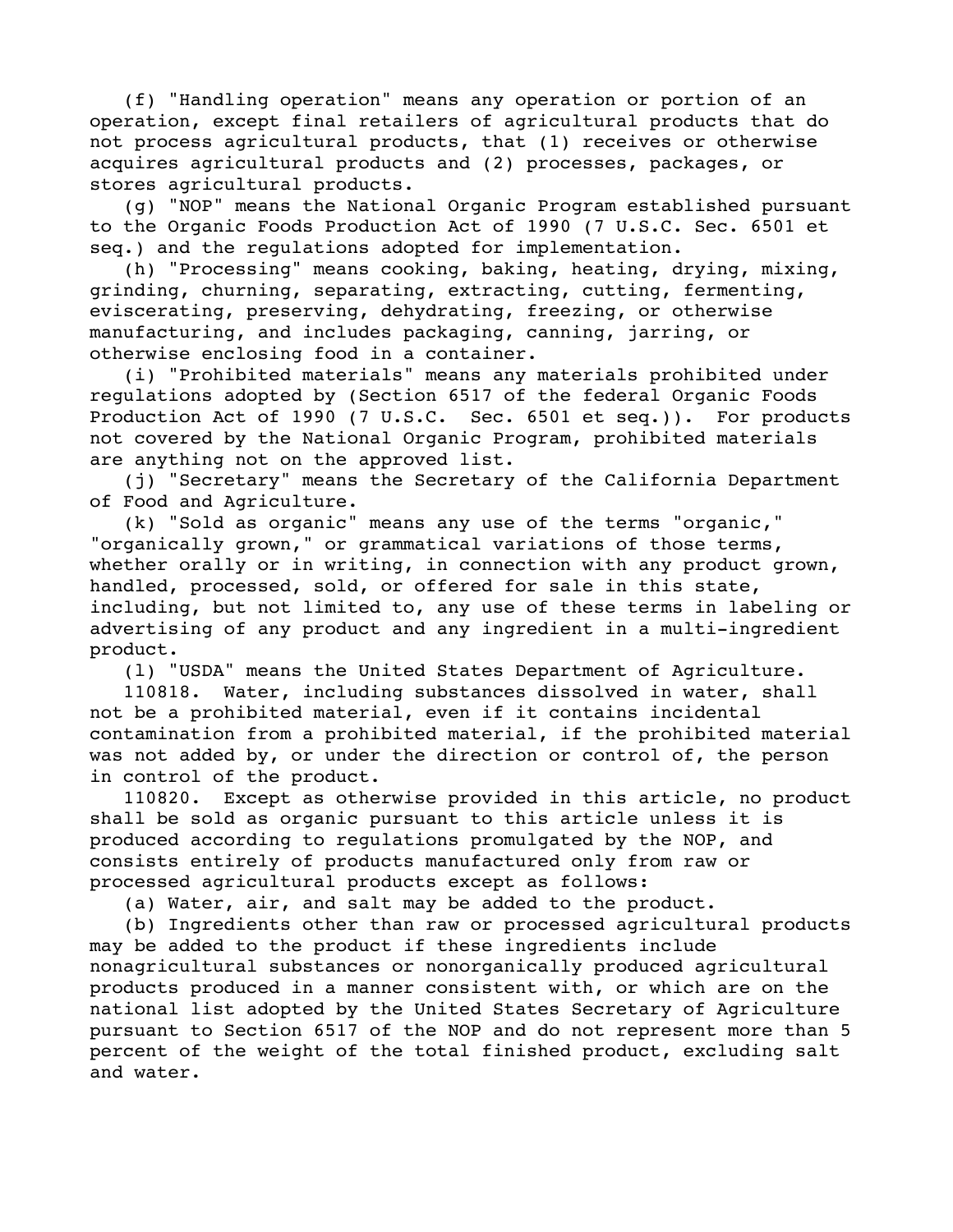110825. Materials acceptable in this state are those outlined by regulations promulgated by the NOP and the provisions of this article.

 110830. (a) No product handled, processed, sold, advertised, represented, or offered for sale in this state, shall be sold as organic unless it also is prominently labeled and invoiced with similar terminology as set forth by regulations promulgated by the NOP.

 (b) No product may be advertised or labeled as "organic when available" or similar terminology that leaves in doubt whether the food is being sold as organic.

 110835. The director may adopt regulations allowing or prohibiting the use of substances in the processing of products that are exempt or excluded from certification under the NOP, and animal food and cosmetics sold as organic.

 110838. (a) Cosmetic products sold, labeled, or represented as organic or made with organic ingredients shall contain, at least 70 percent organically produced ingredients.

 (b) The percentage of all organically produced ingredients in an agricultural product sold, labeled, or represented as "organic" or "100 percent organic," or sold, labeled, or represented as being made with organic ingredients or food groups, or as inclusive of organic ingredients, shall be calculated as follows:

 (1) For products containing organically produced ingredients in solid form, by dividing the total net weight of combined organic ingredients at formulation, excluding water and salt, by the total weight of the finished product, excluding water and salt.

 (2) For products containing organically produced ingredients in liquid form, by dividing the fluid volume of all organic ingredients, excluding water and salt, by the fluid volume of the finished product, excluding water and salt. If the liquid product is identified on the principal display panel or information panel as being reconstituted from concentrates, the calculation should be made on the basis of single-strength concentrations of the ingredients and finished product.

 (3) For products containing organically produced ingredients in both solid and liquid form, by dividing the combined weight of the solid ingredients and the weight of the liquid ingredients, excluding water and salt, by the total weight of the finished product, excluding water and salt.

 (c) The percentage of all organically produced ingredients in an agricultural product must be rounded down to the nearest whole number.

 (d) The percentage of all organically produced ingredients in an agricultural product must be determined by the handler who affixes the label to the consumer package and verified by the handler's certifying agent. The handler may use information provided by the certified operation in determining the percentage.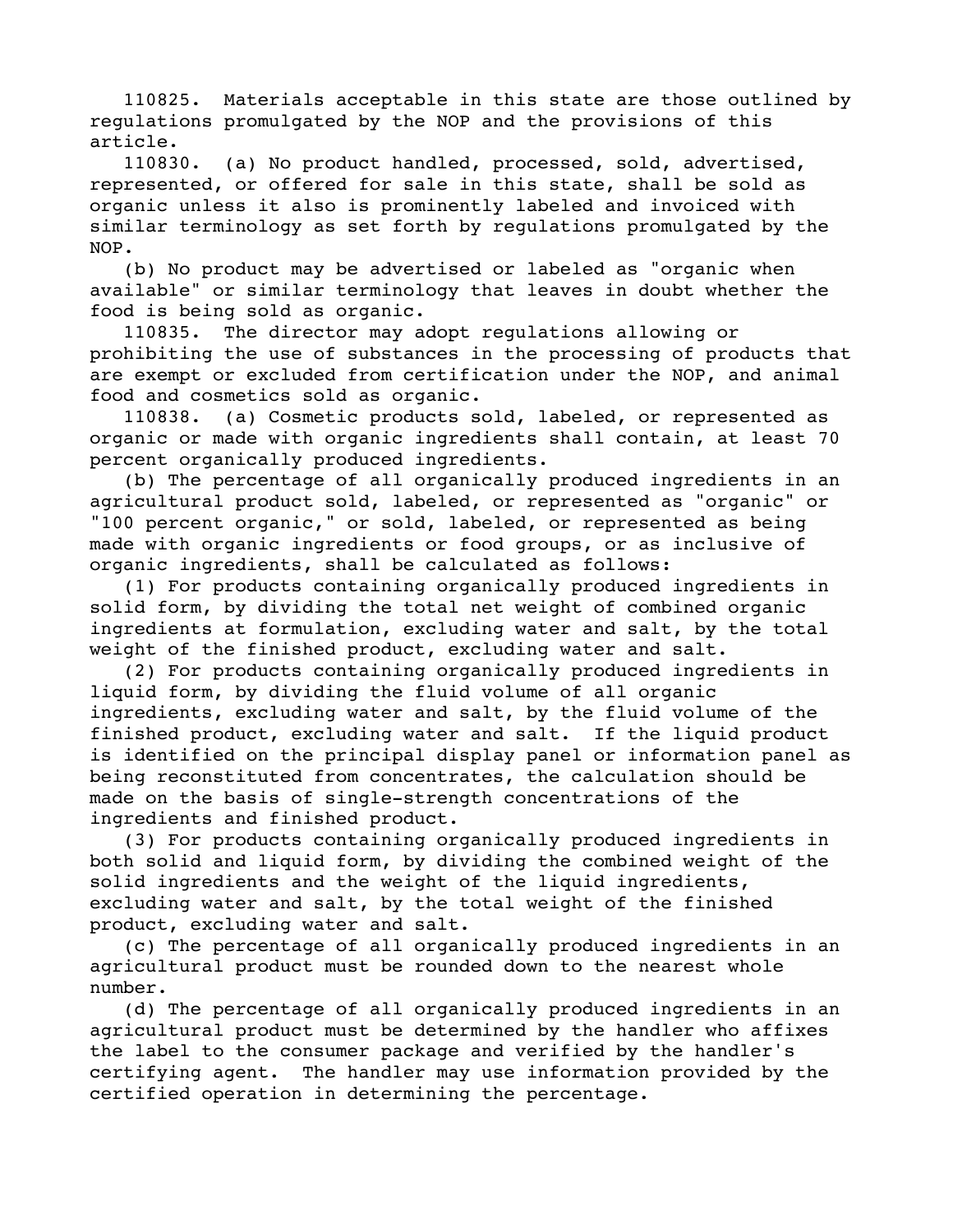110839. Multi-ingredient cosmetic products sold as organic in California with less than 70 percent organically produced ingredients, by weight or by fluid volume, excluding water and salt, may only identify the organic content as follows:

 (a) By identifying each organically produced ingredient in the ingredient statement with the word "organic" or with an asterisk or other reference mark that is defined below the ingredient statement to indicate the ingredient is organically produced.

 (b) If the organically produced ingredients are identified in the ingredient statement, by displaying the product's percentage of organic contents on the information panel.

 110840. (a) All persons who handle products sold as organic shall keep accurate and specific records of the following:

 (1) Except when sold to the consumer, the name and address and, if applicable, the registration numbers issued pursuant to Section 110875 of this code or Section 46002 of the Food and Agricultural Code of all persons, to whom or from whom the product is sold, purchased, or otherwise transferred, the quantity of product sold or otherwise transferred, and the date of the transaction.

 (2) Invoices, bills of lading, or other documents that show transfer of title of certified organic products must indicate the product is "organic" or "certified organic" and, if applicable, the California registration number of the person transferring the product.

 (3) Any person selling a product which is exempt or excluded from certification under NOP rules, shall follow the requirements of Section 205.101 of Title 7 of the Code of Federal Regulations.

 (4) All substances applied to the product or used in or around any area where product is kept, including the quantity applied and the date of each application. All pesticide chemicals shall be identified by brand name, if any, and by source.

 (b) All persons who sell, at retail, products sold as organic shall keep accurate and specific records of the following:

 (1) Except when sold to the consumer, the name and address and, if applicable, the registration numbers issued pursuant to Section 110875 of this code or Section 46002 of the Food and Agricultural Code of all suppliers of persons, to whom or from whom the product is sold, purchased, or otherwise transferred, the quantity of product purchased or otherwise transferred, and the date of the transaction.

 (2) Invoices, bills of lading or other documents that show transfer of title of certified organic products must indicate the product is "organic" or "certified organic" and, if applicable, the California registration number of the person transferring the product.

 (3) Any person selling a product that is exempt or excluded from certification under NOP rules, shall follow the requirements of Section 205.101 of Title 7 of the Code of Federal Regulations.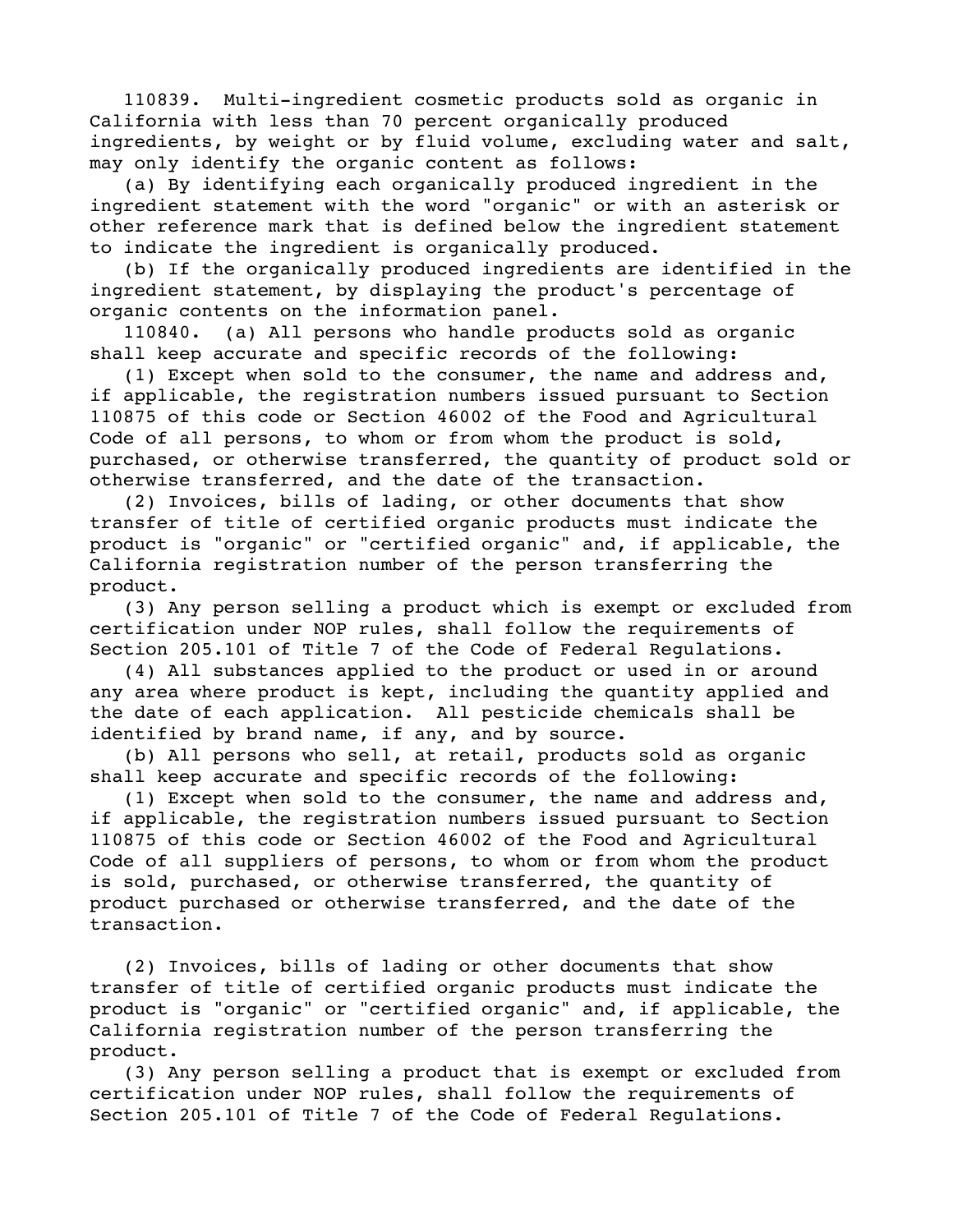(4) All substances applied to the product or used in or around any area where product is kept, including the quantity applied and the date of each application. All pesticide chemicals shall be identified by brand name, if any, and by source.

 (c) All records required to be kept under this section shall be maintained as set forth by regulations promulgated by the NOP, when applicable, or as follows: by producers for not less than three years and by handlers for not less than two years from the date that the product is sold, and shall be maintained by retailers for not less than one year from the date that the product is sold, and shall be maintained by the retailers for not less than one year from the date that the product is received by the retailer. These records shall be made available for inspection at any time by the director or the secretary and by each certification organization that certifies the product, if any, for purposes of carrying out this article and Chapter 10 (commencing with Section 46000) of Division 17 of the Food and Agricultural Code.

 110845. (a) Notwithstanding any other provision of law, any producer, handler, processor, or retailer of products sold as organic shall immediately make available for inspection by, and shall upon request, within 72 hours of the request, provide a copy to, the director, the Attorney General, any prosecuting attorney, any governmental agency responsible for enforcing laws related to the production or handling of products sold as organic, or the secretary of any record required to be kept under this section for purposes of carrying out this article and Chapter 10 (commencing with Section 46000) of Division 17 of the Food and Agricultural Code. Records acquired pursuant to this subdivision shall not be public records as that term is defined in Section 6252 of the Government Code and shall not be subject to Chapter 3.5 (commencing with Section 6250) of Division 7 of Title 1 of the Government Code.

 (b) Upon written request of any person that establishes cause for the request, the director and the secretary shall obtain and provide to the requesting party within 10 working days of the request a copy of any of the following records required to be kept under this article that pertain to a specific product sold or offered for sale, and that identify substances applied, administered, or added to that product, except that financial information about an operation or transaction, information regarding the quantity of a substance administered or applied, the date of each administration or application, information regarding the identity of suppliers or customers, and the quantity or price of supplies purchased or products sold shall be removed before disclosure and shall not be released to any person other than persons and agencies authorized to acquire records under subdivision (a):

(1) Records of a handler, as described in paragraph (4) of subdivision (a) of Section 110840, records of previous handlers, if any, without identifying the previous handlers or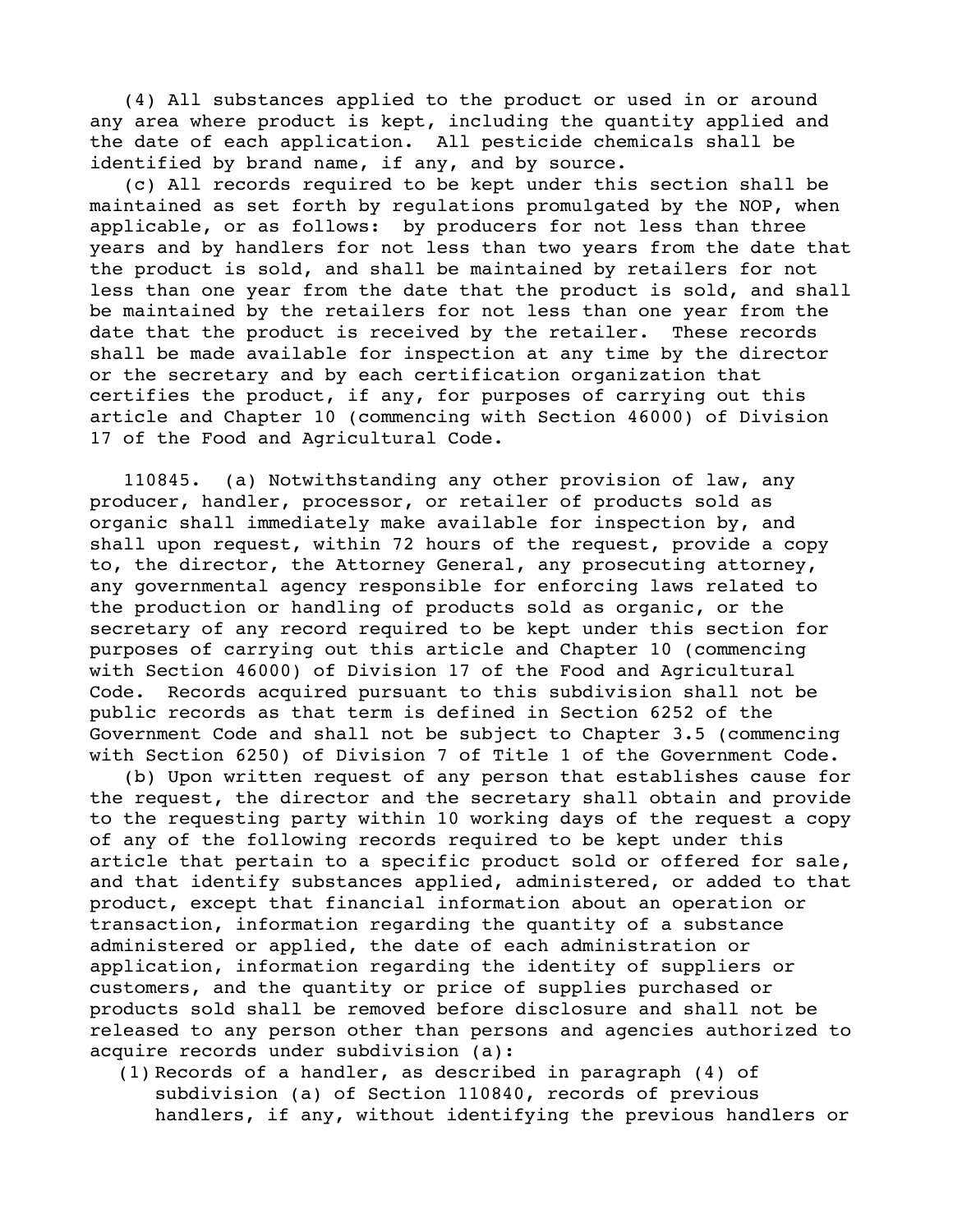producers, and, if applicable, records obtained as required in subdivision (b).

- (2) (2) Records of a retailer, as described in paragraph (4) of subdivision (b) of Section 110840, records of previous handlers, if any, as described in paragraph (4) of subdivision (a) of, Section 110840, without identifying the previous handlers, and, if applicable, records obtained as required in subdivision (b).
- (3) This subdivision shall be the exclusive means of public access to

records required to be kept by handlers and retailers under this article. A person required to provide records pursuant to a request under this subdivision, may petition the director or the secretary to deny the request based on a finding that the request is of a frivolous or harassing nature. The secretary or director may, upon the issuance of this finding, waive the information production requirements of this subdivision for the specific request for information that was the subject of the petition.

 (c) Information specified in subdivision (b) that is required to be released upon request shall not be considered a "trade secret" under Section 110165, Section 1060 of the Evidence Code, or the Uniform Trade Secrets Act (Title 5 (commencing with Section 3426) of Part 1 of Division 4 of the Civil Code).

 (d) The director or the secretary may charge the person requesting records a reasonable fee to reimburse him or her self or the source of the records for the cost of reproducing the records requested.

 (e) Any person who first imports into this state, for resale, products sold as organic shall obtain and provide to the enforcement authority, upon request, proof that the products being sold have been certified by an accredited certifying organization or have otherwise been produced in compliance with this article.

 (f) The director shall not be required to obtain records not in his or her possession in response to a subpoena. Prior to releasing records required to be kept pursuant to this chapter in response to a subpoena, the director shall delete any information regarding the identity of suppliers or customers and the quantity or price of supplies purchased or products sold.

 110850. (a) Following initial United States Department of Agriculture accreditation of certifying agents as provided in Section

6514 of Title 7 of the United States Code and upon implementation of the federal organic certification requirement pursuant to the federal Organic Foods Production Act of 1990 (7 U.S.C. Sec. 6501 et seq., Sec. 2101, P.L. 101-624), all products sold as organic in California shall be certified by a federally accredited certifying agent, if they are required to be certified under the federal act. In addition products shall be sold as organic only in accordance with this section, Sections 110855 to 110870, inclusive, and Section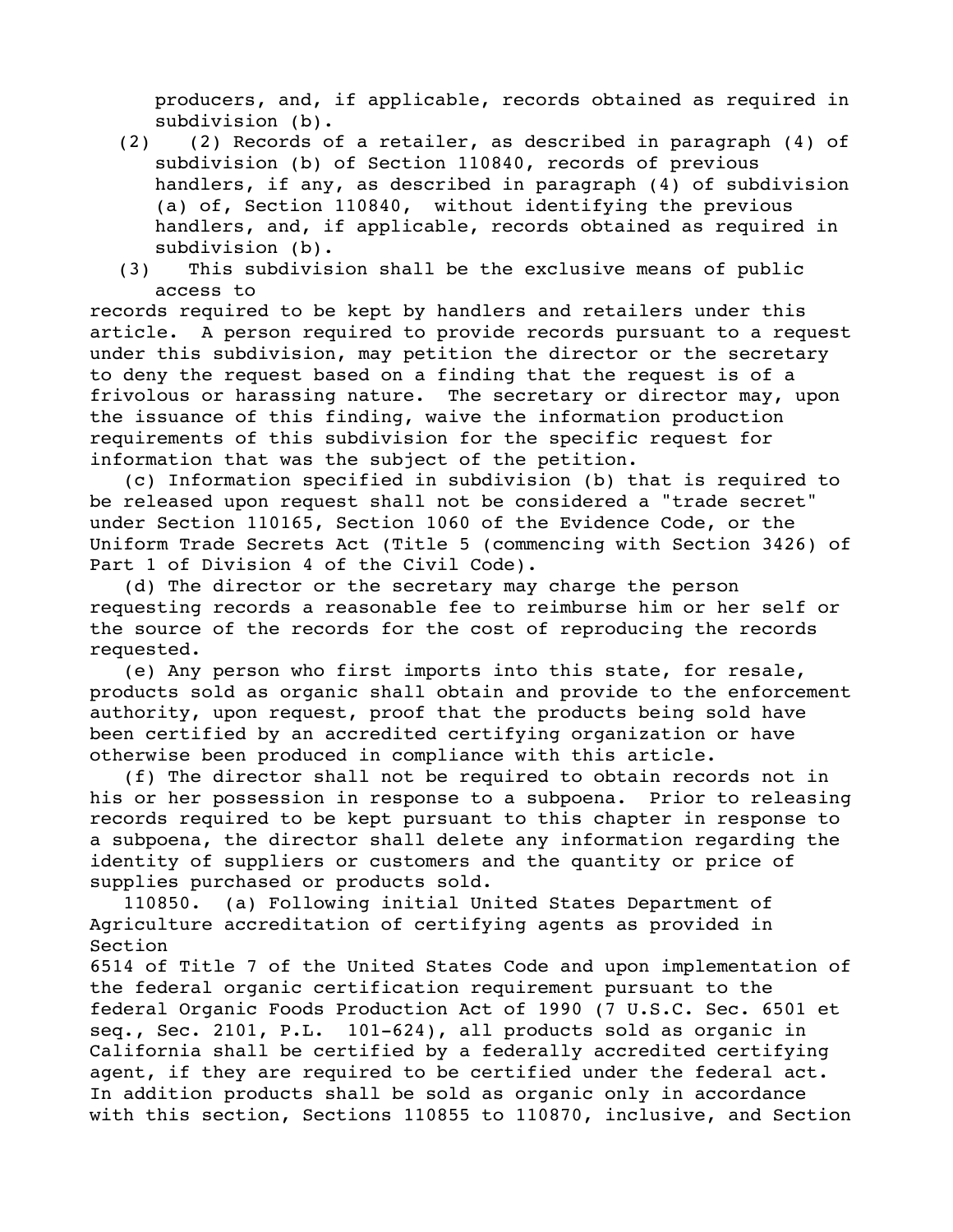46009 of the Food and Agricultural Code. The secretary, director, and the county agricultural commissioners shall carry out this subdivision to the extent that adequate funds are made available for that purpose.

 (b) Products sold as organic may be certified only by a certification organization registered pursuant to Section 46014.1 of the Food and Agricultural Code or a federally accredited certification organization.

 (c) In order to be registered, a certification organization shall be accredited by the USDA, if required.

 (d) A certification organization that certifies processed products sold as organic shall register with the secretary.

 (e) The director may audit the organization's certification procedures and records at any time. Records of certification organizations not otherwise required to be released upon request or made publicly available shall not be released by the director except to other employees of the department, the Department of Food and Agriculture, a county agricultural commissioner, the Attorney General, any prosecuting attorney, or any government agency responsible for enforcing laws related to the activities of the person subject to this part.

 110870. Only products that have been handled and processed in accordance with this article may be certified by a registered certification organization.

 110875. (a) Every person engaged in this state in the processing or handling of processed products for human consumption, including dietary supplements, alcoholic beverages, and fish or seafood sold as organic (except for processors and handlers of processed meat, fowl, or dairy products and retailers that are engaged in the processing or handling of products sold as organic), and every person engaged in the processing or handling of animal food and cosmetics sold as organic, shall register with the director, and shall thereafter annually renew the registration unless no longer so engaged. Handlers of processed food products that are registered with the department pursuant to Article 2 (commencing with Section 110460) shall register under this section in conjunction with the annual renewal of their registration pursuant to that article. Handlers of organic products that are required to be registered to manufacture, pack, or hold processed food pursuant to Article 2 (commencing with Section 110460) of Chapter 5 of Part 5 of Division 104, licensed to bottle, vend, haul, or process water pursuant to Article 12 (commencing with Section 11070) of Chapter 5 of Part 5 of Division 104, certified to process or handle fresh or frozen seafood or fresh or frozen raw shellfish pursuant to Chapter 5 (commencing with Section 112150) of Part 6 of Division 104, licensed to operate a cold storage facility pursuant to Chapter 6 (commencing with Section 112350) of Part 6 of Division 104, licensed to process low acid canned foods pursuant to Chapter 8 (commencing with Section 112650) of Part 6 of Division 104, licensed to manufacture olive oil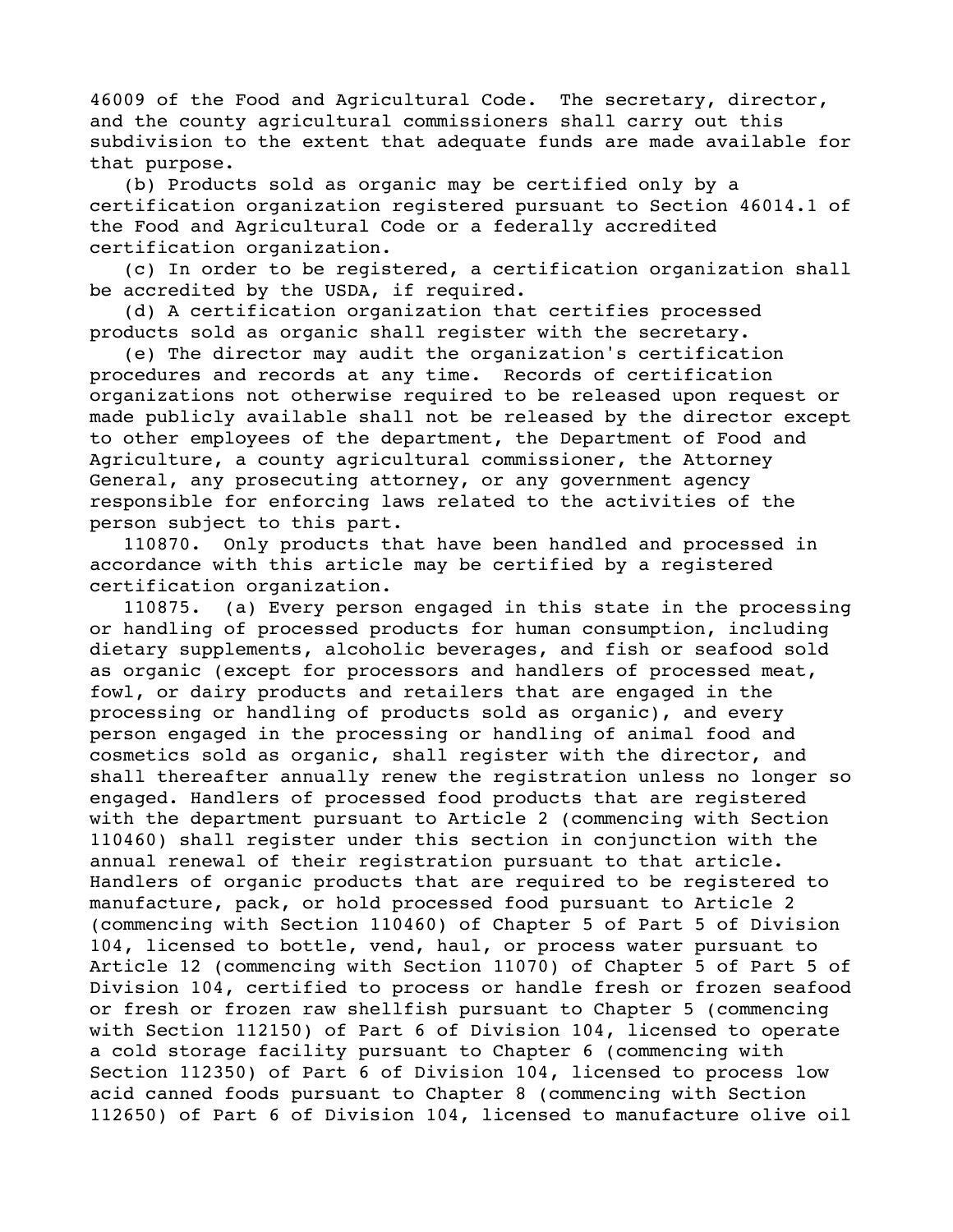pursuant to Chapter 9 (commencing with Section 112875) of Part 6 of Division 104, and licensed or registered to process or hold pet food in California pursuant to Chapter 10 (commencing with Section 113025) of Part 6 of Division 104, shall possess a valid registration or license in order to obtain a valid organic registration for the same facility under this section. All others required to register under this subdivision shall register within 30 days of forms being made available for this purpose. Any processor or handler of processed products required to register under this subdivision that does not pay the registration fee required by subdivision (c) within 30 days of the date on which the fee is due and payable shall pay a penalty of 11/2 percent per month on the unpaid balance.

 (b) Registration shall be on a form provided by the director and shall be valid for a period of one calendar year from the date of validation of the completed registration form. The director shall make registration forms available for this purpose. The information provided on the registration form shall include all of the following:

 (1) The nature of the registrant's business, including the specific commodities and quantities of each commodity that is handled and sold as organic.

 (2) The total current annual organic gross sales, or if not selling the product, the total current gross annual revenue received from processing, packaging, repackaging, labeling, or otherwise handling organic products for others, in dollars.

 (3) The names of all certification organizations and governmental entities, if any, providing certification to the registrant pursuant to this article and the regulations adopted by the NOP.

 (4) Sufficient information, under penalty of perjury, to enable the director to verify the amount of the registration fee to be paid in accordance with subdivision (c).

 (c) To the extent feasible, the director shall coordinate the registration and fee collection procedures of this section with similar licensing or registration procedures applicable to registrants. When coordinating the organic registration with other required registrations or licenses identified in subdivision (a), the expiration date shall be the same expiration date as the valid license or registration. For persons that hold two-year licenses or registrations pursuant to subdivision (a), the organic registration shall be renewed annually using the same expiration month and day as the two-year license or registration.

 (d) A registration form shall be accompanied by payment of a nonrefundable registration fee payable to the department by handlers which shall be based on annual gross sales of organic product or annual revenue received from processing, packaging, repackaging, labeling, or otherwise handling organic product for others, by the registrant in the calendar year that precedes the date of registration. If no sales or revenue were made in the preceding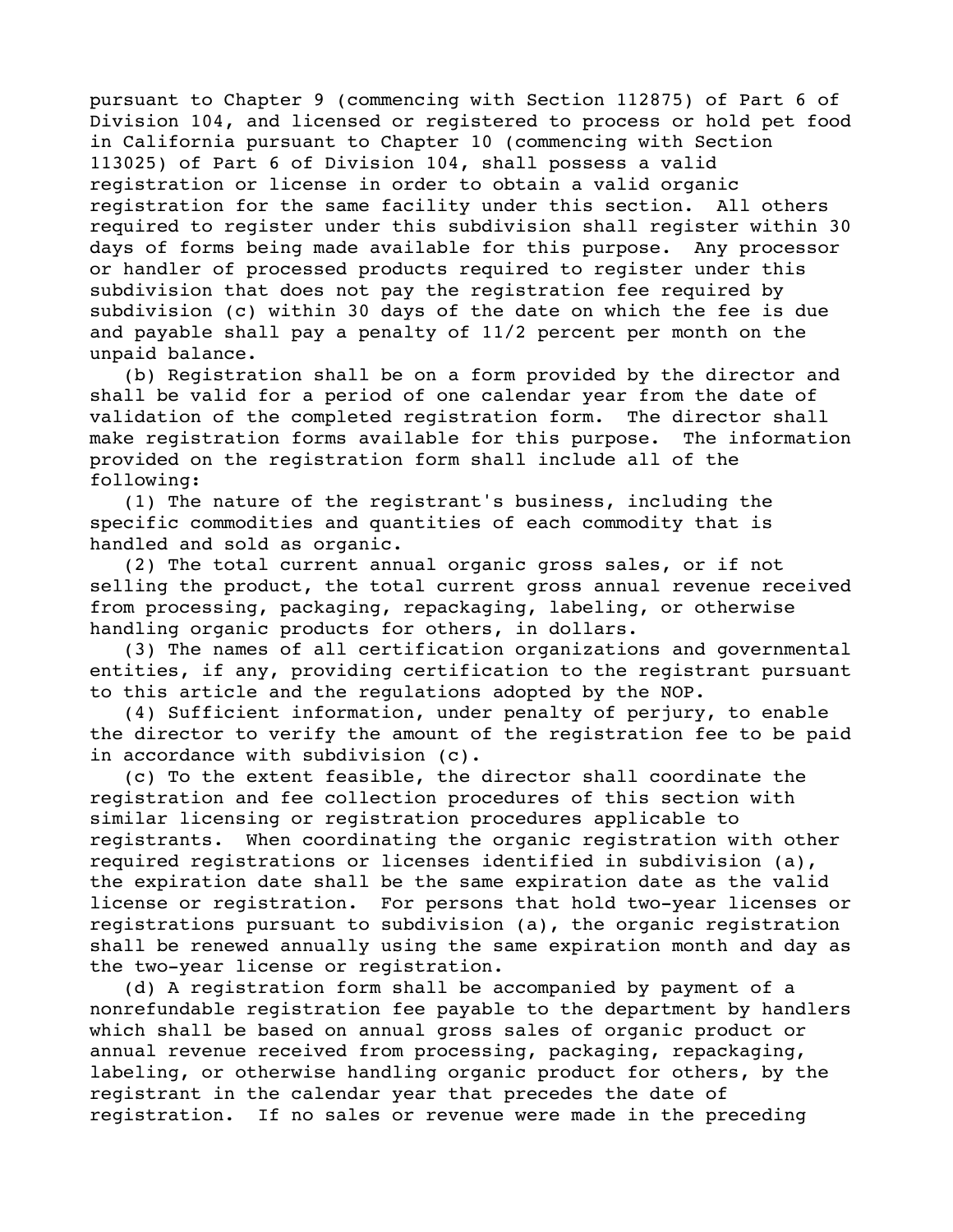year, then based on the expected sales or revenue during the 12 calendar months following the date of registration. Unless specified elsewhere, the fee is based according to the following schedule:

| Gross Annual Sales or     | Annual Registration |
|---------------------------|---------------------|
| Revenue                   | Fee                 |
| $$0 - $5,000$             | \$50                |
| $$5,001 - $50,000$        | \$100               |
| $$50,001 - $125,000$      | \$200               |
| $$125,001 - $250,000$     | \$300               |
| $$250,001 - $500,000$     | \$400               |
| \$500,001-\$1,500,000     | \$500               |
| $$1,500,001 - $2,500,000$ | \$600               |
| \$2,500,001-and above     | \$700               |

 (1) Any handler that does not take possession or title of the product but arranges for the sale of the product shall register and pay one hundred dollars (\$100) per year.

 (2) Any person that only provides temporary storage for seven days or less, or only provides transportation for organic product and does not handle the processed packaged product, does not have to register.

 (3) Any person that hires any other person to custom pack, repack, or label organic products shall register and pay a fee based on the total annual sales of products custom packed, repacked, or labeled for them as outlined in the chart above.

 (e) Revenue received pursuant to this section shall be deposited in the Food Safety Fund created pursuant to Section 110050.

 (f) The director shall reject a registration submission that is incomplete or not in compliance with this article and regulations promulgated by the NOP.

 (g) The director shall provide a validated certificate to the registrant.

 (h) Registration forms shall be made available to the public for inspection and copying at the main office of the department. Copies of registration forms shall also be made available by mail, upon written request and payment of a reasonable fee, as determined by the director. Registration information regarding quantity of products sold and gross sales volume in dollars shall be deleted prior to public inspection and copying and shall not be released to any person except other employees of the department, the Department of Food and Agriculture, a county agricultural commissioner, the Attorney General, any prosecuting attorney, or any government agency responsible for enforcing laws related to the activities of the person subject to this part.

 (i) A registrant shall immediately notify the director of any change in the information reported on the registration form and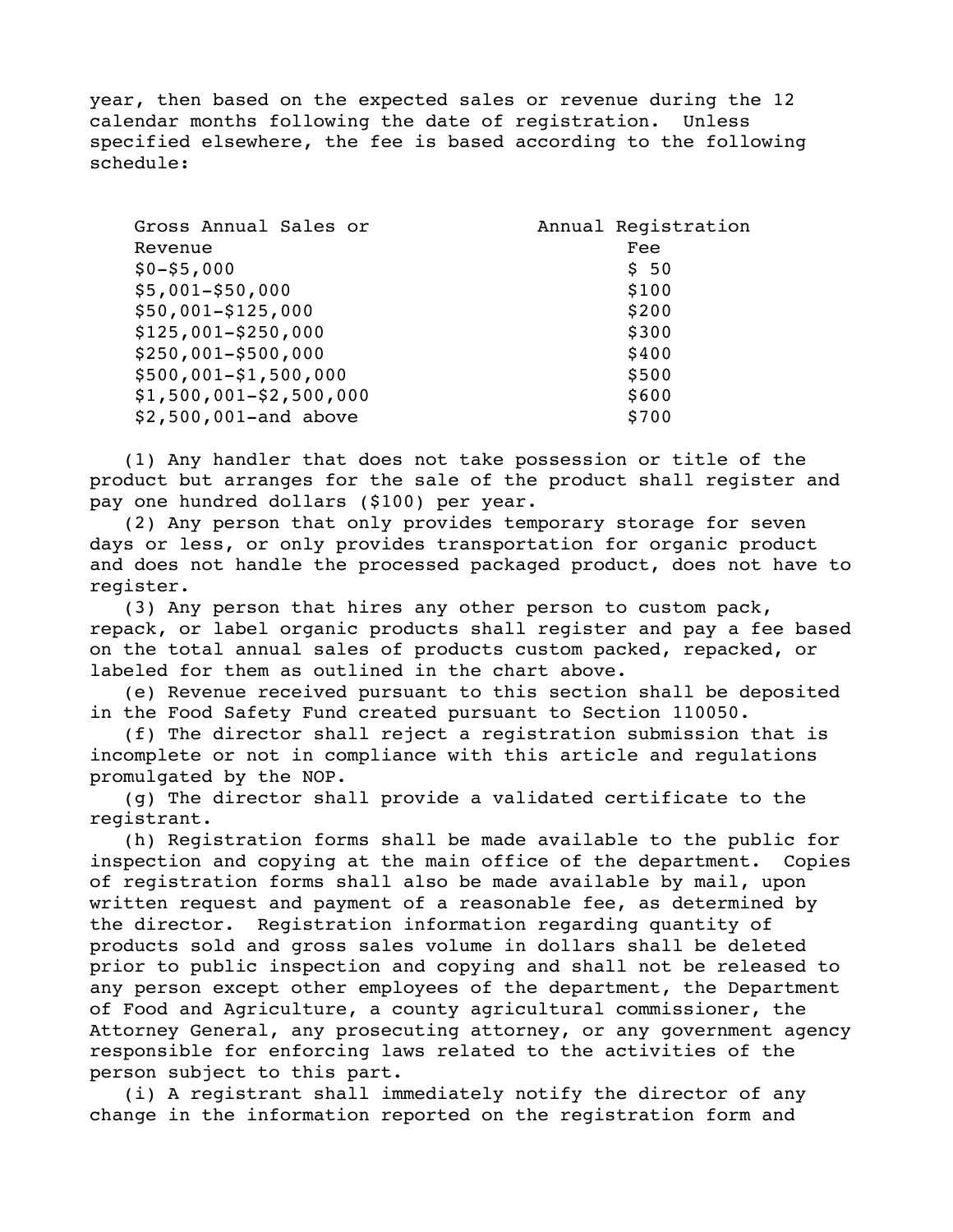shall pay any additional fee owed if that change results in a higher fee owed than previously paid.

 (j) The director in consultation with the California Organic Products Advisory Committee, may suspend the registration program set forth in this section if the director determines that income derived from registration fees is insufficient to support a registration enforcement program.

 (k) A registration is considered legal and valid until revoked, suspended, or until the expiration of the registration.

 (l) The registration revocation process must be in conjunction with other provisions of this article. The director can initiate the revocation process for failure to comply with this article or any part of the regulations adopted pursuant to the NOP. Any person against whom the action is being taken shall have the opportunity to appeal the action and be afforded the opportunity to be heard in an administrative appeal. This appeal can be administered by either the state or county agricultural commissioner's office.

 (m) When the registration fee is not paid within 60 days from the expiration date the account may be considered closed and the registration voided. A notification will be sent to the registrant and the certifier will notify them that they are no longer able to market products as organic until the account is paid in full.

 (n) Any registration that is more than 60 days late will be considered invalid and it is a violation if product is sold as organic.

 110880. This article shall apply to all products sold as organic within the state, wherever produced, handled, or processed, and to all products produced, that are handled or processed in the state, wherever sold as organic.

 110885. This article shall not apply to the term "natural" when used in the labeling or advertising of a product.

 110890. (a) It is unlawful for any person to sell, offer for sale, advertise, or label any product in violation of this article.

 (b) Notwithstanding subdivision (a), a person engaged in business as a distributor or retailer of products who in good faith sells, offers for sale, labels, or advertises any product in reliance on the representations of a producer, handler, or other distributor that the product may be sold as organic, shall not be found to violate this article unless the distributor either: (1) knew or should have known that the product could not be sold as organic; (2) was engaged in producing or processing the product; or (3) prescribed or specified the manner in which the product was produced or processed.

 110895. (a) It is unlawful for any person to certify products in violation of this article.

 (b) It is unlawful for any person to certify products as organic unless duly registered or accredited as a certification organization pursuant to Section 110850.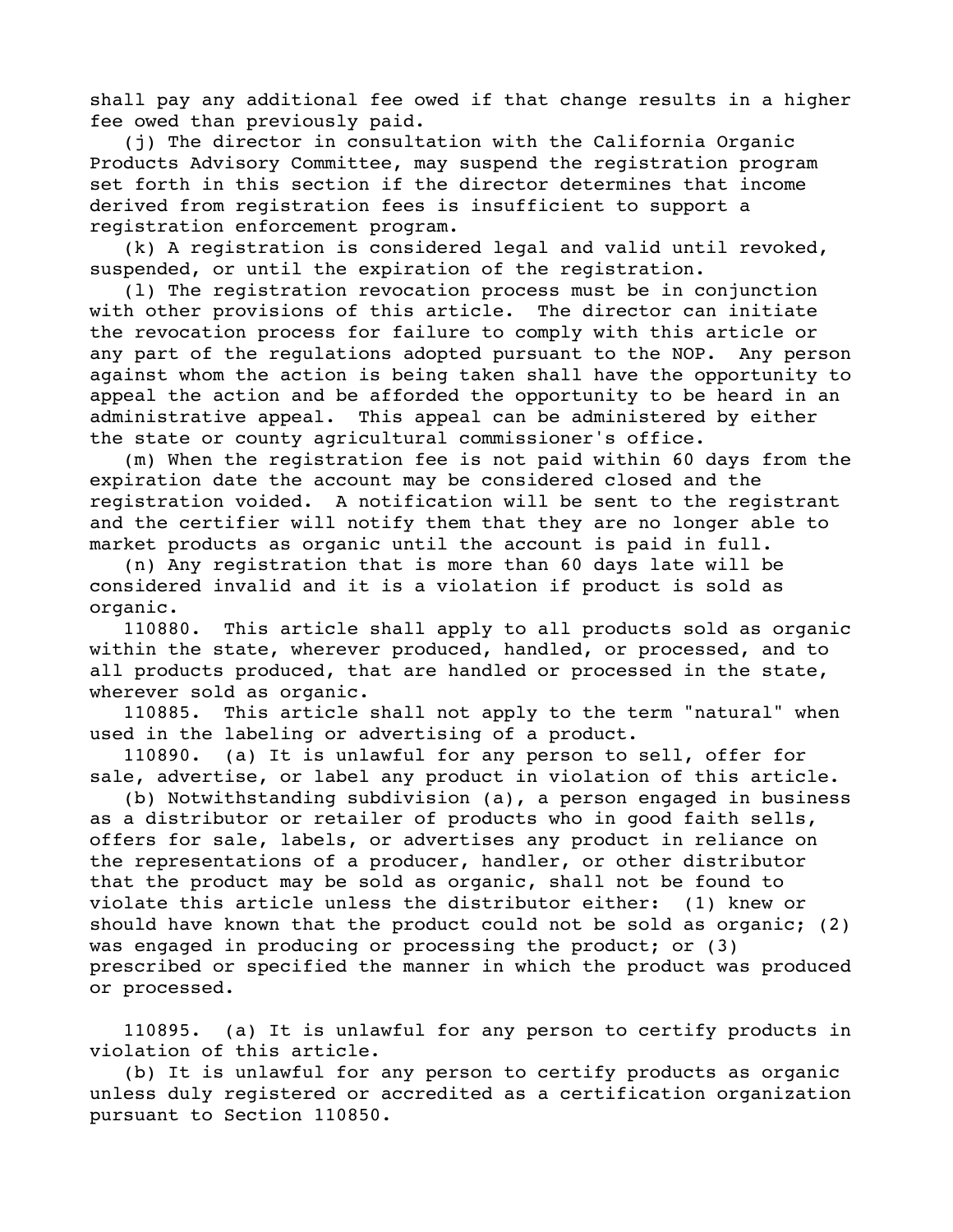(c) It is unlawful for any person to willfully make a false statement or representation, or knowingly fail to disclose a fact required to be disclosed, in registration for a certification organization pursuant to Section 110850.

 110900. (a) It is unlawful for any person to produce, handle, or process products sold as organic unless duly registered pursuant to Section 110875.

 (b) It is unlawful for any person to willfully make a false statement or representation, or knowingly fail to disclose a fact required to be disclosed, in registration pursuant to Section 110875.

 110910. It is unlawful for any person to do any of the following:

- (a) Advertise, label, or otherwise represent that any fertilizer or pesticide chemical may be used in connection with the production, processing, or distribution of products sold as organic if that fertilizer or pesticide chemical contains a prohibited material.
- (b) Alter any organic registration form.
- (c) Alter any certification document.
- (d) Falsify any document.

 (e) Use the term "transitional organic" in this state to represent a product for sale.

 110915. (a) In lieu of prosecution, the director may levy a civil penalty against any person who violates this article, any regulation adopted pursuant to this article, or any regulation promulgated by the NOP in an amount not more than five thousand dollars (\$5,000) for each violation. The amount of the penalty assessed for each violation shall be based upon the nature of the violation, the seriousness of the effect of the violation upon effectuation of the purposes and provisions of this article, and the impact of the penalty on the violator, including the deterrent effect on future violations.

 (b) Notwithstanding the penalties prescribed in subdivision (a), if the director finds that a violation was not intentional, the director may levy a civil penalty of not more than two thousand five hundred dollars (\$2,500) for each violation.

 (c) For a first offense, in lieu of a civil penalty as prescribed in subdivisions (a) and (b), the director may issue a notice of violation, if he or she finds that the violation is minor.

 (d) A person against whom a civil penalty is levied shall be afforded an opportunity for a hearing before the director, upon request made within 30 days after the date of issuance of the notice of penalty. At the hearing, the person shall be given the right to review the director's evidence of the violation and the right to present evidence on his or her own behalf. If no hearing is requested, the civil penalty shall constitute a final and nonreviewable order.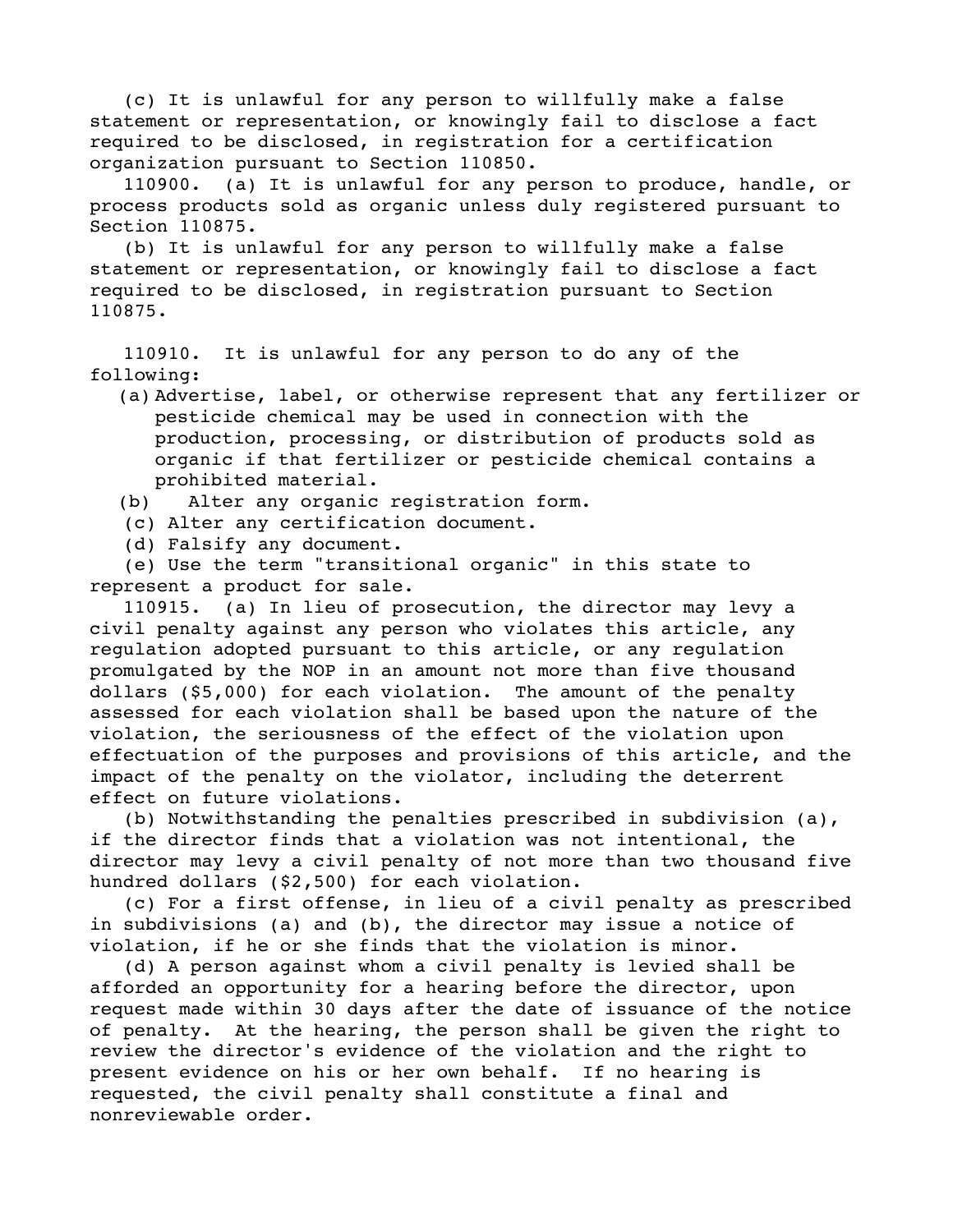(e) If a hearing is held, review of the decision of the director may be sought by any person within 30 days of the date of the final order of the director pursuant to Section 1094.5 of the Code of Civil Procedure.

 (f) A civil penalty levied by the director pursuant to this section may be recovered in a civil action brought in the name of the state.

 110930. The director shall, to the extent funds are available, enforce this article applicable to all processors and handlers of processed products sold as organic, including handlers and processors of fish and seafood, cosmetics, and animal food products sold as organic, except for processors and handlers of processed meat, fowl, and dairy products.

 110940. (a) Any person may file a complaint with the director concerning suspected noncompliance with this article by a person over whom the director has responsibility as provided in this article or regulations adopted by the NOP.

 (b) The director shall, to the extent funds are available, establish a procedure for handling complaints, including, provision of a written complaint form, and procedures for commencing an investigation within three working days of receiving a written complaint regarding fresh food, and within seven working days for other product, and completing an investigation and reporting findings and enforcement action taken, if any, to the complainant within 90 days thereafter.

 (c) The director may establish minimum information requirements to determine the verifiability of a complaint and may provide for rejection of a complaint that does not meet the requirements. The director shall provide written notice of the reasons for rejection to the person filing the complaint.

 (d) The responsibilities of the director under this section shall be carried out to the extent funds are available.

 (e) The complaint process in this state shall also meet all the complaint processes outlined in regulations promulgated by the NOP.

 110956. (a) All organic product regulations and any amendments to those regulations adopted pursuant to the NOP, that are in effect on the date this bill is enacted or that are adopted after that date shall be the organic product regulations of this state.

 (b) The director may, by regulation, prescribe conditions under which organic products not addressed by the National Organic Program may be sold in this state.

 110957. It shall be unlawful for a person to represent in advertising or labeling that the person or the products of the person are registered pursuant to this article.

 110958. Annually, the director shall compile and publish and submit to the California Organic Products Advisory Committee a summary of information collected under Section 110875, including, but not limited to, the following: